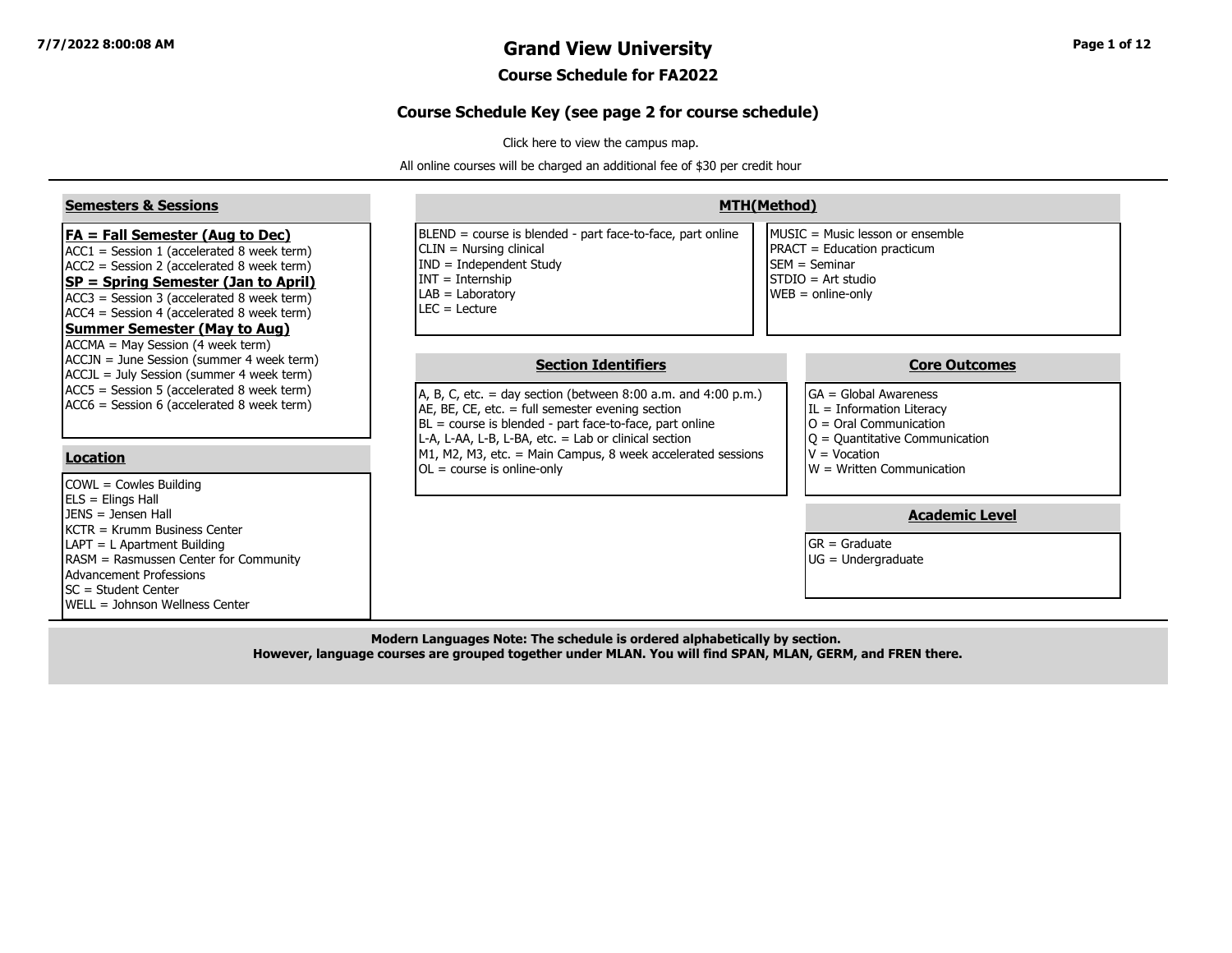#### **7/7/2022 8:00:08 AM Grand View University Page 2 of 12 Course Schedule for FA2022**

| <b>SECTION</b>                        | <b>SESSION</b>   | <b>Course</b><br><b>Acad</b><br><b>Level</b> | <b>TITLE</b>                            | <b>CRED</b><br><b>HRS</b> | <b>CROSS LIST</b>                                                 | <b>INSTRUCTOR</b>          | <b>MTH</b>   | <b>TIMES</b>     | <b>DATES</b> | <b>IN-PERSON</b><br><b>CLASS</b><br><b>MEETINGS</b> | DAYS         | <b>LOCATION</b> | <b>ENROLLMENT</b> | <b>CRNT LIMIT</b> | <b>CORE</b><br><b>OUTCOMES</b> |
|---------------------------------------|------------------|----------------------------------------------|-----------------------------------------|---------------------------|-------------------------------------------------------------------|----------------------------|--------------|------------------|--------------|-----------------------------------------------------|--------------|-----------------|-------------------|-------------------|--------------------------------|
| ACCT-211-M1BL ACC1                    |                  | UG                                           | Financial<br>Accounting                 | 3                         |                                                                   | Tekippe, Ronald            | <b>BLEND</b> | 5:45PM - 7:30PM  | 10/22/2022   | 08/29/2022 - 08/29/2022 -<br>10/22/2022             | TTH.         | KCTR 4          | 2                 | 24                |                                |
| ACCT-212-M2BL ACC2                    |                  | <b>UG</b>                                    | Managerial<br>Accounting                | 3                         |                                                                   | Smerage, Bradley           | <b>BLEND</b> | 5:45PM - 7:30PM  |              | 10/24/2022 - 10/24/2022 -<br>12/17/2022 12/17/2022  | <b>TTH</b>   | KCTR 4          | $\overline{2}$    | 24                |                                |
| ACCT-303-AEOL FA2022                  |                  | UG                                           | Intermediate<br>Accounting I            | 4                         |                                                                   | Daugherty,<br>Amanda       | <b>WEB</b>   | N/A              |              | 08/29/2022 - 08/29/2022 -<br>12/17/2022 12/17/2022  |              | N/A             | 6                 | 20                |                                |
| ACCT-330-AEOL FA2022                  |                  | <b>UG</b>                                    | Governmental<br>& Non-Profit<br>Acco    | 3                         |                                                                   | Ruisch, Robert             | <b>WEB</b>   | N/A              |              | 08/29/2022 - 08/29/2022 -<br>12/17/2022 12/17/2022  |              | N/A             | 10                | 20                |                                |
| ACCT-411-AEOL FA2022                  |                  | UG                                           | Income Tax                              | 3                         |                                                                   | Smerage, Bradley           | <b>WEB</b>   | N/A              | 12/17/2022   | 08/29/2022 - 08/29/2022 -<br>12/17/2022             |              | N/A             | 5                 | 20                | IL                             |
| ACCT-431-AEOL FA2022                  |                  | <b>UG</b>                                    | <b>Auditing Theory</b>                  | 3                         |                                                                   | Roemer, Sarah              | <b>WEB</b>   | N/A              |              | 08/29/2022 - 08/29/2022 -<br>12/17/2022 12/17/2022  |              | N/A             | 9                 | 20                | V                              |
| ARTS-245-AEOL FA2022                  |                  | UG                                           | Interactive<br>Design I                 | 3                         |                                                                   |                            | <b>WEB</b>   | N/A              |              | 08/29/2022 - 08/29/2022 -<br>12/17/2022 12/17/2022  |              | N/A             | 12                | 18                | Q                              |
| ARTS-375-AEOL FA2022                  |                  | <b>UG</b>                                    | Interactive<br>Design III               | 3                         |                                                                   |                            | <b>WEB</b>   | N/A              |              | 08/29/2022 - 08/29/2022 -<br>12/17/2022 12/17/2022  |              | N/A             | 3                 | 20                |                                |
| ATGR-500-<br><b>GABL</b>              | FA2022           | ${\sf GR}$                                   | Foundtns in<br>Athletic<br>Training     | 1                         |                                                                   | Edler Nye, Jessica         | LEC          | 9:00AM - 12:00PM | 08/26/2022   | 08/15/2022 - 08/15/2022 -<br>08/26/2022             | <b>MTWTH</b> | KNHL G17        | 10                | 20                |                                |
| ATGR-531-<br><b>GAOL</b>              | FA2022           | <b>GR</b>                                    | <b>General Medical</b><br>Conditions    | $\overline{4}$            |                                                                   | Nye, Emma                  | <b>WEB</b>   | N/A              | 12/17/2022   | 08/29/2022 - 08/29/2022 -<br>12/17/2022             |              | N/A             | 6                 | 20                |                                |
| ATGR-536-<br><b>GAOL</b>              | FA2022           | GR                                           | Ora/Admin in<br>Athletic<br>Training    | 3                         |                                                                   | Viesselman,<br>Christopher | <b>WEB</b>   | N/A              | 12/17/2022   | 08/29/2022 - 08/29/2022 -<br>12/17/2022             |              | N/A             | 6                 | 20                |                                |
| ATGR-551-<br><b>GAOL</b>              | FA2022           | <b>GR</b>                                    | Clinical III:<br>Immersion Exp          | 6                         |                                                                   | Benedict, Jennifer WEB     |              | N/A              |              | 08/29/2022 - 08/29/2022 -<br>12/17/2022 12/17/2022  |              | N/A             | 6                 | 20                |                                |
| <b>BSAD-145-</b><br>M <sub>1</sub> OL | ACC1             | <b>UG</b>                                    | Fundamentals<br>of Info Systems         | 3                         |                                                                   | Awan, Hamid                | <b>WEB</b>   | N/A              | 10/22/2022   | 08/29/2022 - 08/29/2022 -<br>10/22/2022             |              | N/A             | 14                | 12                |                                |
| BSAD-202-BEOL FA2022                  |                  | <b>UG</b>                                    | Entrepreneurshi<br>p & Bus Fund         | 3                         |                                                                   | Williams, Patricia         | <b>WEB</b>   | N/A              |              | 12/16/2022 - 12/16/2022 -<br>12/30/2022 12/30/2022  |              | N/A             | 10                | 24                |                                |
| BSAD-235-AEOL FA2022                  |                  | UG                                           | Relationship-<br>Driven Selling         | 3                         |                                                                   |                            | <b>WEB</b>   | N/A              | 12/07/2022   | 08/29/2022 - 08/29/2022 -<br>12/07/2022             |              | N/A             | $\overline{2}$    | 10                |                                |
| BSAD-236-AEOL FA2022                  |                  | <b>UG</b>                                    | Forecasting and<br>Logistics            | 3                         |                                                                   |                            | <b>WEB</b>   | N/A              |              | 08/29/2022 - 08/29/2022 -<br>12/17/2022 12/17/2022  |              | N/A             | 3                 | 20                |                                |
| <b>BSAD-239-</b><br>M <sub>2</sub> OL | ACC <sub>2</sub> | UG                                           | Statistics for<br>Social Sciences       | 3                         | <b>PSYC-239-</b><br>M <sub>2</sub> OL<br><b>STAT-239-</b><br>M2OL | Yarushkin, Dmitry          | <b>WEB</b>   | N/A              | 12/17/2022   | 10/24/2022 - 10/24/2022 -<br>12/17/2022             |              | N/A             | 8                 | 9                 | Q                              |
| BSAD-245-AEOL FA2022                  |                  | <b>UG</b>                                    | Negotiation in<br><b>Business Sales</b> | 3                         |                                                                   |                            | <b>WEB</b>   | N/A              |              | 08/29/2022 - 08/29/2022 -<br>12/07/2022 12/07/2022  |              | N/A             | 3                 | 10                |                                |
| <b>BSAD-252-</b><br>M <sub>1</sub> OL | ACC1             | <b>UG</b>                                    | Intro to<br>Personal<br>Finance         | 3                         |                                                                   | Anderson, Ryan             | <b>WEB</b>   | N/A              |              | 08/29/2022 - 08/29/2022 -<br>10/22/2022 10/22/2022  |              | N/A             | 14                | 12                | Q                              |
| <b>BSAD-310-</b><br>M <sub>1</sub> OL | ACC1             | <b>UG</b>                                    | Principles of<br>Management             | 3                         |                                                                   | Juergens, Shannon WEB      |              | N/A              |              | 08/29/2022 - 08/29/2022 -<br>10/22/2022 10/22/2022  |              | N/A             | 18                | 12                |                                |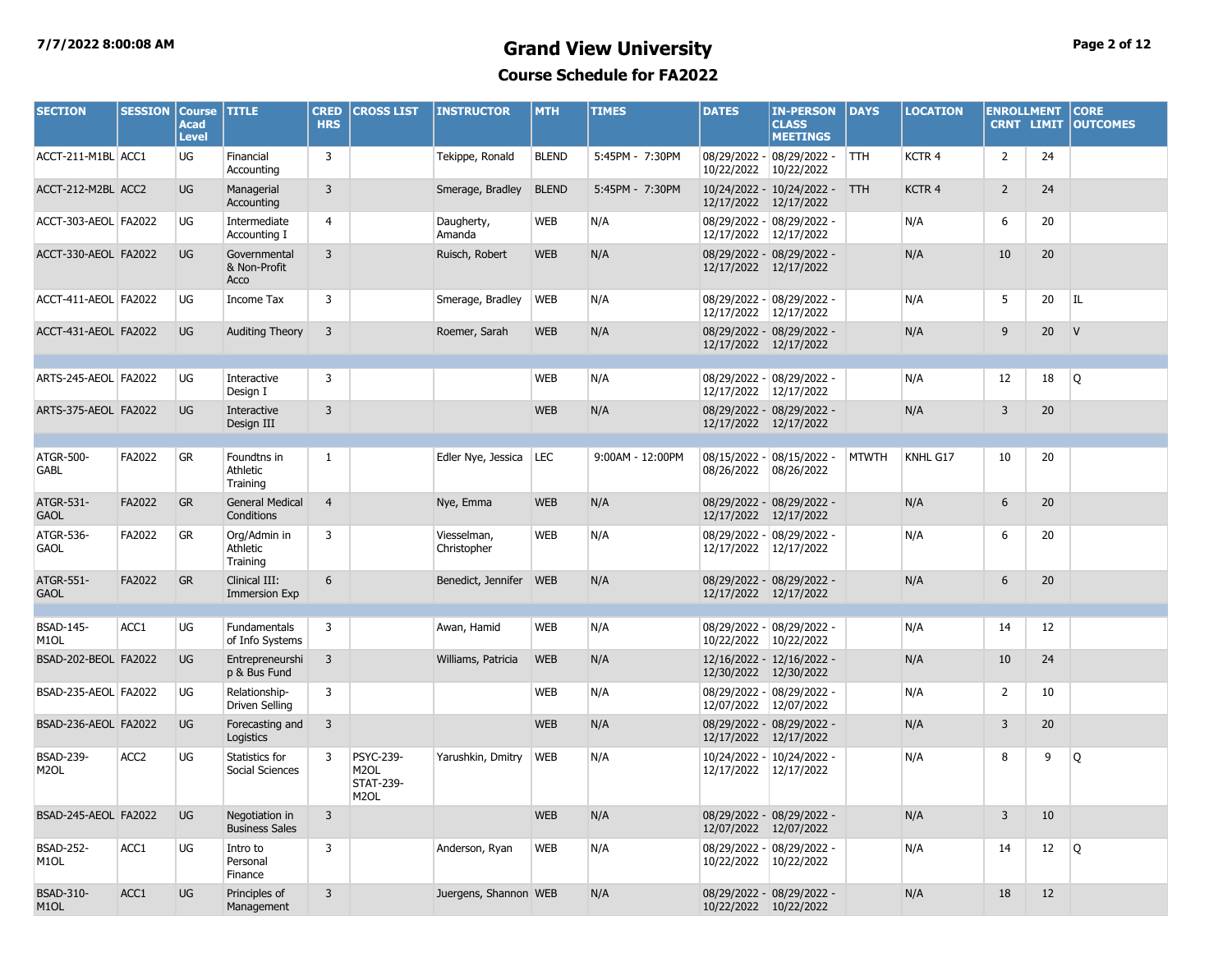## **7/7/2022 8:00:08 AM Grand View University Page 3 of 12**

| <b>SECTION</b>                        | <b>SESSION</b>   | <b>Course</b><br><b>Acad</b><br><b>Level</b> | <b>TITLE</b>                           | <b>CRED</b><br><b>HRS</b> | <b>CROSS LIST</b>              | <b>INSTRUCTOR</b>      | <b>MTH</b>   | <b>TIMES</b>    | <b>DATES</b>          | <b>IN-PERSON</b><br><b>CLASS</b><br><b>MEETINGS</b> | <b>DAYS</b> | <b>LOCATION</b>   | <b>ENROLLMENT</b><br><b>CRNT LIMIT</b> |    | <b>CORE</b><br><b>OUTCOMES</b> |
|---------------------------------------|------------------|----------------------------------------------|----------------------------------------|---------------------------|--------------------------------|------------------------|--------------|-----------------|-----------------------|-----------------------------------------------------|-------------|-------------------|----------------------------------------|----|--------------------------------|
| BSAD-311-AEOL FA2022                  |                  | UG                                           | Operations<br>Management               | 3                         |                                | Bottenfield, Kip       | <b>WEB</b>   | N/A             | 12/17/2022            | 08/29/2022 - 08/29/2022 -<br>12/17/2022             |             | N/A               | 29                                     | 24 |                                |
| <b>BSAD-311-</b><br>M <sub>2</sub> BL | ACC <sub>2</sub> | <b>UG</b>                                    | Operations<br>Management               | 3                         |                                | Miller, James          | <b>BLEND</b> | 7:40PM - 9:25PM | 12/17/2022 12/17/2022 | 10/24/2022 - 10/24/2022 -                           | <b>TTH</b>  | N/A               | 3                                      | 24 |                                |
| <b>BSAD-315-</b><br>M <sub>1</sub> BL | ACC1             | UG                                           | Marketing                              | 3                         |                                | Andersen, Susan        | <b>BLEND</b> | 5:45PM - 7:30PM | 10/22/2022 10/22/2022 | 08/29/2022 - 08/29/2022 -                           | <b>TTH</b>  | N/A               | 5                                      | 24 |                                |
| <b>BSAD-325-</b><br>M <sub>2</sub> OL | ACC <sub>2</sub> | <b>UG</b>                                    | Web Design &<br>Develop E-<br>Commerc  | $\overline{3}$            |                                | Yarushkin, Dmitry      | <b>WEB</b>   | N/A             | 12/17/2022 12/17/2022 | 10/24/2022 - 10/24/2022 -                           |             | N/A               | 6                                      | 12 |                                |
| <b>BSAD-331-</b><br>M <sub>2</sub> OL | ACC <sub>2</sub> | UG                                           | International<br>Management            | 3                         |                                | Nowadzky, Roger        | <b>WEB</b>   | N/A             | 12/17/2022 12/17/2022 | 10/24/2022 - 10/24/2022 -                           |             | N/A               | 12                                     | 12 |                                |
| <b>BSAD-340-</b><br>M <sub>1</sub> OL | ACC1             | <b>UG</b>                                    | <b>Business Law I</b>                  | 3                         |                                | Williams, Patricia     | <b>WEB</b>   | N/A             | 10/22/2022 10/22/2022 | 08/29/2022 - 08/29/2022 -                           |             | N/A               | 14                                     | 12 |                                |
| <b>BSAD-352-</b><br>M <sub>2</sub> OL | ACC <sub>2</sub> | UG                                           | Corporate<br>Finance                   | 3                         |                                | Peterson, John         | <b>WEB</b>   | N/A             | 12/17/2022            | 10/24/2022 - 10/24/2022 -<br>12/17/2022             |             | N/A               | 15                                     | 12 | Q                              |
| <b>BSAD-375-</b><br>M2BL              | ACC <sub>2</sub> | <b>UG</b>                                    | Human<br>Resource<br>Management        | $\overline{3}$            |                                | Jones, Kayleigh        | <b>BLEND</b> | 5:45PM - 7:30PM | 12/17/2022 12/17/2022 | 10/24/2022 - 10/24/2022 -                           | TTH         | N/A               | 10                                     | 24 |                                |
| BSAD-381-<br>M <sub>1</sub> OL        | ACC1             | UG                                           | Systems<br>Analysis &<br>Design        | 3                         |                                | Knight, Jeffrey        | WEB          | 5:45PM - 7:30PM | 10/22/2022            | 08/29/2022 - 08/29/2022 - T<br>10/22/2022           |             | N/A               | 8                                      | 24 | O                              |
| <b>BSAD-384-</b><br>M <sub>1</sub> OL | ACC1             | <b>UG</b>                                    | <b>Security Policy</b><br>Management   | 3                         |                                | Awan, Hamid            | <b>WEB</b>   | 7:40PM - 9:25PM | 10/22/2022 10/22/2022 | 08/29/2022 - 08/29/2022 - T                         |             | N/A               | $\overline{3}$                         | 24 |                                |
| BSAD-399-AEOL FA2022                  |                  | UG                                           | Internship                             | 3                         |                                | Juergens, Shannon WEB  |              | N/A             | 12/17/2022 12/17/2022 | 08/29/2022 - 08/29/2022 -                           |             | N/A               | 17                                     | 20 | <b>V</b>                       |
| <b>BSAD-407-</b><br>M <sub>1</sub> OL | ACC1             | <b>UG</b>                                    | Compensation<br>and Benefits           | 3                         |                                | Kruzic, Melody         | <b>WEB</b>   | N/A             | 10/22/2022 10/22/2022 | 08/29/2022 - 08/29/2022 -                           |             | N/A               | 14                                     | 15 |                                |
| <b>BSAD-408-</b><br>M <sub>2</sub> OL | ACC <sub>2</sub> | UG                                           | Employment<br>Law & Labor<br>Relatio   | 3                         |                                | Bull, Edward           | <b>WEB</b>   | N/A             | 12/17/2022            | 10/24/2022 - 10/24/2022 -<br>12/17/2022             |             | N/A               | 16                                     | 24 |                                |
| <b>BSAD-410-</b><br>M <sub>2</sub> BL | ACC <sub>2</sub> | <b>UG</b>                                    | Organizational<br>Behavior             | 3                         | SOCS-410-<br>M <sub>2</sub> BL | Henscheid, James BLEND |              | 7:40PM - 9:25PM | 12/17/2022 12/17/2022 | 10/24/2022 - 10/24/2022 - TTH                       |             | N/A               | $\overline{4}$                         | 9  |                                |
| <b>BSAD-415-</b><br>M <sub>1</sub> OL | ACC1             | UG                                           | Internet<br>Marketing                  | 3                         |                                | Kinnard, Laura         | <b>WEB</b>   | N/A             | 10/22/2022            | 08/29/2022 - 08/29/2022 -<br>10/22/2022             |             | N/A               | 12                                     | 16 |                                |
| <b>BSAD-421-</b><br>M2BL              | ACC <sub>2</sub> | <b>UG</b>                                    | <b>Databases</b>                       | 3                         | CPSC-421-M2BL                  |                        | <b>BLEND</b> | 7:45PM - 9:25PM | 12/17/2022 12/17/2022 | 10/24/2022 - 10/24/2022 -                           | <b>TTH</b>  | N/A               | 6                                      | 10 | W O                            |
| BSAD-450-<br>M2BL                     | ACC <sub>2</sub> | UG                                           | <b>Business</b><br>Capstone<br>Seminar | 3                         |                                | Anderson, Ryan         | <b>BLEND</b> | 7:40PM - 9:25PM | 12/17/2022            | 10/24/2022 - 10/24/2022 -<br>12/17/2022             | <b>TTH</b>  | KCTR <sub>5</sub> | 5                                      | 24 | IL W O GA V                    |
| <b>BSGR-502-</b><br>G1AOL             | ACC1             | <b>GR</b>                                    | Theory & Pract<br>of Leadership        | 3                         |                                | Zama, Alec             | <b>WEB</b>   | N/A             | 10/22/2022 10/22/2022 | 08/29/2022 - 08/29/2022 -                           |             | N/A               | 9                                      | 20 |                                |
| <b>BSGR-513-</b><br>G2AOL             | ACC <sub>2</sub> | GR                                           | Leadership<br>Communication            | 3                         |                                | Jones, Kayleigh        | <b>WEB</b>   | N/A             | 12/17/2022 12/17/2022 | 10/24/2022 - 10/24/2022 -                           |             | N/A               | 5                                      | 20 |                                |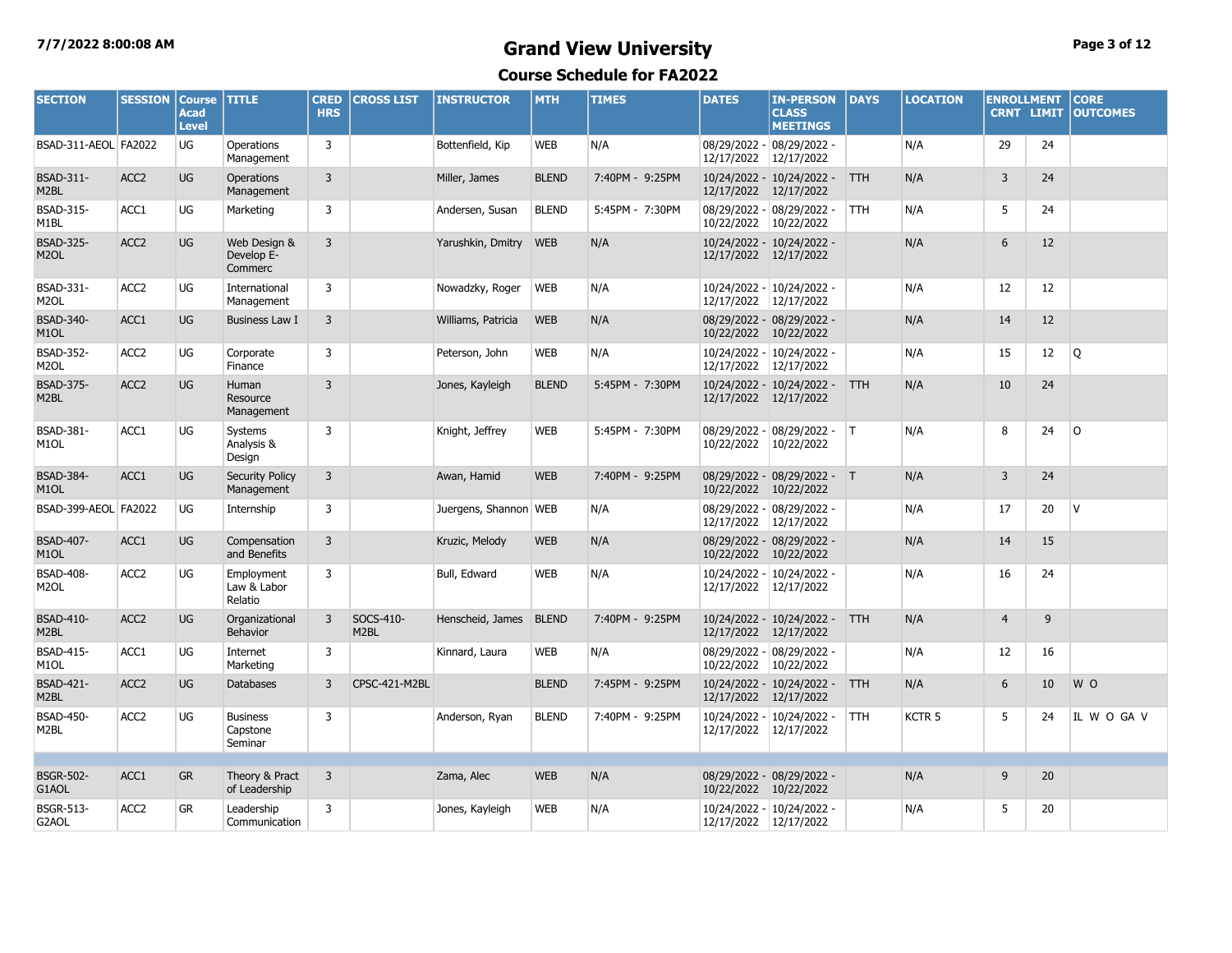## **7/7/2022 8:00:08 AM Grand View University Page 4 of 12**

| <b>SECTION</b>            | <b>SESSION</b>   | <b>Course</b><br><b>Acad</b><br><b>Level</b> | <b>TITLE</b>                         | <b>CRED</b><br><b>HRS</b> | <b>CROSS LIST</b> | <b>INSTRUCTOR</b>       | <b>MTH</b>                                                                                                                   | <b>TIMES</b>                                                                                                                                                 | <b>DATES</b>               | <b>IN-PERSON</b><br><b>CLASS</b><br><b>MEETINGS</b>                                                                                                                                                                                                             | <b>DAYS</b>                  | <b>LOCATION</b>                                      | <b>ENROLLMENT</b> | <b>CRNT LIMIT</b> | <b>CORE</b><br><b>OUTCOMES</b> |
|---------------------------|------------------|----------------------------------------------|--------------------------------------|---------------------------|-------------------|-------------------------|------------------------------------------------------------------------------------------------------------------------------|--------------------------------------------------------------------------------------------------------------------------------------------------------------|----------------------------|-----------------------------------------------------------------------------------------------------------------------------------------------------------------------------------------------------------------------------------------------------------------|------------------------------|------------------------------------------------------|-------------------|-------------------|--------------------------------|
| BSGR-516-GABL FA2022      |                  | <b>GR</b>                                    | Governance in<br>Sport<br>Management | $\overline{3}$            |                   | Slavich, Mark           | <b>BLEND</b><br><b>BLEND</b><br><b>BLEND</b><br><b>BLEND</b><br><b>BLEND</b><br><b>BLEND</b><br><b>BLEND</b><br><b>BLEND</b> | 5:30PM - 10:00PM<br>5:30PM - 10:00PM<br>5:30PM - 10:00PM<br>5:30PM - 10:00PM<br>5:30PM - 10:00PM<br>5:30PM - 10:00PM<br>5:30PM - 10:00PM<br>5:30PM - 10:00PM | 12/17/2022                 | 08/29/2022 - 08/29/2022 - M<br>08/29/2022<br>09/12/2022 - M<br>09/12/2022<br>09/26/2022 -<br>09/26/2022<br>$10/10/2022 -$<br>10/10/2022<br>10/24/2022 -<br>10/24/2022<br>11/07/2022 -<br>11/07/2022<br>11/28/2022 -<br>11/28/2022<br>12/12/2022 -<br>12/12/2022 | M<br>M<br>M<br>M<br>M<br>M   | N/A<br>N/A<br>N/A<br>N/A<br>N/A<br>N/A<br>N/A<br>N/A | 17                | 20                |                                |
| BSGR-536-GABL FA2022      |                  | <b>GR</b>                                    | Sport<br>Communication               | $\overline{3}$            |                   | Slavich, Mark           | <b>BLEND</b><br><b>BLEND</b><br><b>BLEND</b><br><b>BLEND</b><br><b>BLEND</b><br><b>BLEND</b>                                 | 5:30PM - 10:00PM<br>5:30PM - 10:00PM<br>5:30PM - 10:00PM<br>5:30PM - 10:00PM<br>5:30PM - 10:00PM<br>5:30PM - 10:00PM                                         | 08/29/2022 -<br>12/17/2022 | 09/19/2022 -<br>09/19/2022<br>10/03/2022 -<br>10/03/2022<br>10/17/2022 -<br>10/17/2022<br>10/31/2022 -<br>10/31/2022<br>11/14/2022 -<br>11/14/2022<br>12/05/2022 -<br>12/05/2022                                                                                | M<br>M<br>M<br>M<br>M<br>M   | N/A<br>N/A<br>N/A<br>N/A<br>N/A<br>N/A               | 13                | 20                |                                |
| <b>BSGR-550-</b><br>G1AOL | ACC1             | <b>GR</b>                                    | Ethics, Empl<br>Eng, Org<br>Culture  | $\overline{3}$            |                   |                         | <b>WEB</b>                                                                                                                   | N/A                                                                                                                                                          | 10/22/2022                 | 08/29/2022 - 08/29/2022 -<br>10/22/2022                                                                                                                                                                                                                         |                              | N/A                                                  | 3                 | 20                |                                |
| <b>BSGR-555-</b><br>G1COL | ACC1             | <b>GR</b>                                    | Financial<br>Management              | $\overline{3}$            |                   | Annis, Thomas           | <b>WEB</b>                                                                                                                   | N/A                                                                                                                                                          | 10/22/2022 10/22/2022      | 08/29/2022 - 08/29/2022 -                                                                                                                                                                                                                                       |                              | N/A                                                  | 15                | 20                |                                |
| <b>BSGR-555-</b><br>G1DOL | ACC1             | GR                                           | Financial<br>Management              | 3                         |                   | Annis, Thomas           | <b>WEB</b>                                                                                                                   | N/A                                                                                                                                                          | 10/22/2022 10/22/2022      | 08/29/2022 - 08/29/2022 -                                                                                                                                                                                                                                       |                              | N/A                                                  | 18                | 20                |                                |
| <b>BSGR-560-</b><br>G2AOL | ACC <sub>2</sub> | GR                                           | Leading<br><b>Effective Teams</b>    | 3                         |                   | Kruzic, Melody          | <b>WEB</b>                                                                                                                   | N/A                                                                                                                                                          | 12/17/2022 12/17/2022      | 10/24/2022 - 10/24/2022 -                                                                                                                                                                                                                                       |                              | N/A                                                  | 8                 | 20                |                                |
| <b>BSGR-574-</b><br>G2ABL | ACC <sub>2</sub> | <b>GR</b>                                    | Mentoring,<br>Coaching, Ldr<br>Dev   | 3                         |                   | Leavenworth, Paul BLEND | <b>BLEND</b><br><b>BLEND</b>                                                                                                 | 5:30PM - 8:00PM<br>9:00AM - 4:00PM<br>9:00AM - 4:00PM                                                                                                        | 12/17/2022 11/03/2022      | 10/24/2022 - 11/03/2022 - TH<br>$11/04/2022 - S$<br>11/04/2022<br>11/05/2022 -<br>11/05/2022                                                                                                                                                                    | F                            | N/A<br>N/A<br>N/A                                    | $\overline{4}$    | 20                |                                |
| <b>BSGR-574-</b><br>G2AOL | ACC <sub>2</sub> | GR                                           | Mentoring,<br>Coaching, Ldr<br>Dev   | 3                         |                   | Leavenworth, Paul   WEB |                                                                                                                              | N/A                                                                                                                                                          | 12/17/2022                 | 10/24/2022 - 10/24/2022 -<br>12/17/2022                                                                                                                                                                                                                         |                              | N/A                                                  | 9                 | 20                |                                |
| BSGR-576-GABL FA2022      |                  | <b>GR</b>                                    | Sport Brand<br>Management            | $\overline{3}$            |                   | Bull, Scott             | <b>BLEND</b><br><b>BLEND</b><br><b>BLEND</b><br><b>BLEND</b>                                                                 | 5:30PM - 10:00PM<br>5:30PM - 10:00PM<br>5:30PM - 10:00PM<br>5:30PM - 10:00PM                                                                                 | 12/17/2022                 | 08/29/2022 - 09/06/2022 - T<br>09/06/2022<br>$10/04/2022 - T$<br>10/04/2022<br>$11/15/2022 -$<br>11/15/2022<br>12/06/2022 -<br>12/06/2022                                                                                                                       | $\mathsf{T}$<br>$\mathsf{T}$ | N/A<br>N/A<br>N/A<br>N/A                             | 5                 | 20                |                                |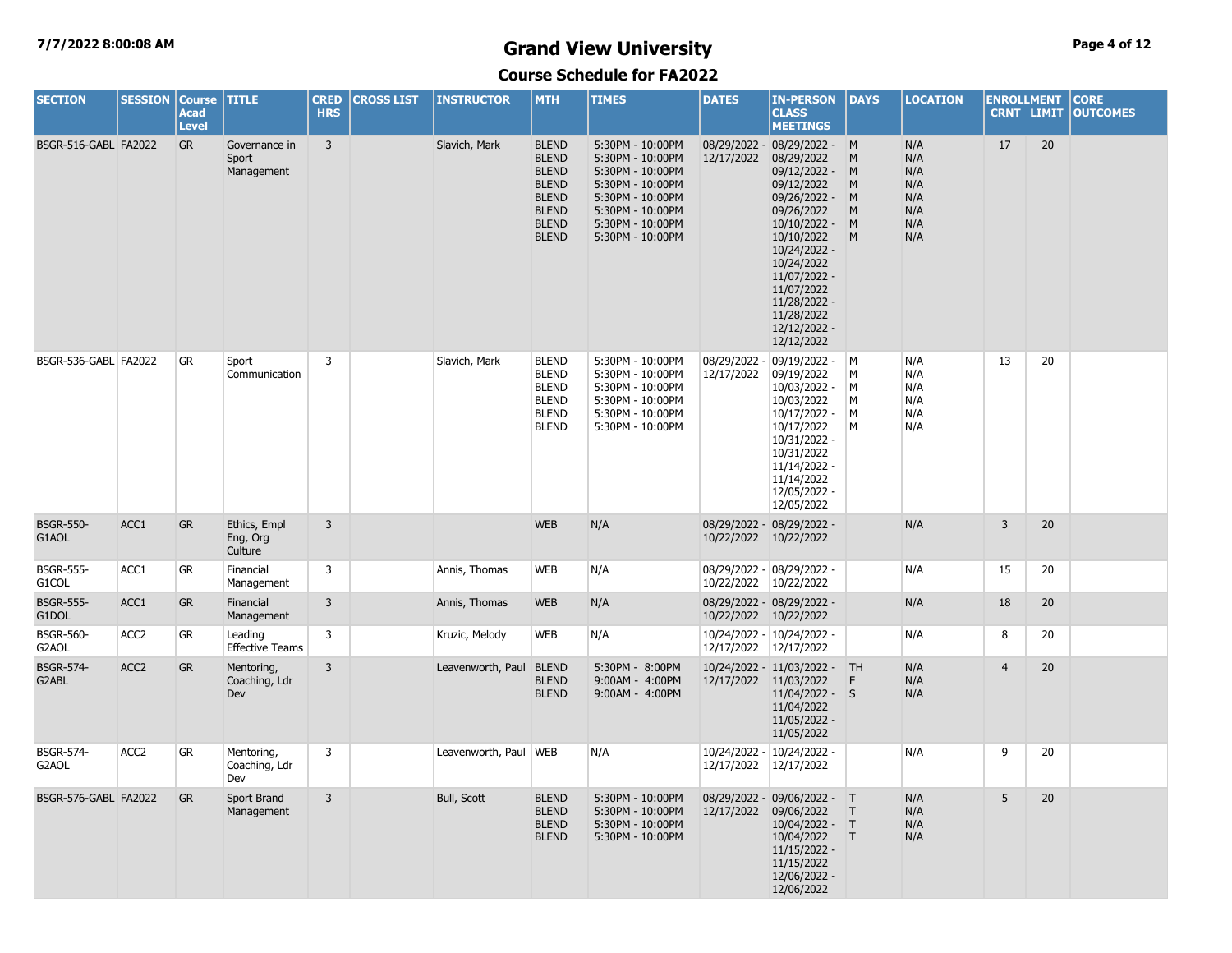## **7/7/2022 8:00:09 AM Grand View University Page 5 of 12**

| <b>SECTION</b>                         | <b>SESSION</b>   | <b>Course</b><br><b>Acad</b><br><b>Level</b> | <b>TITLE</b>                            | <b>CRED</b><br><b>HRS</b> | <b>CROSS LIST</b> | <b>INSTRUCTOR</b> | <b>MTH</b>                                                                                                                   | <b>TIMES</b>                                                                                                                                                 | <b>DATES</b>               | <b>IN-PERSON</b><br><b>CLASS</b><br><b>MEETINGS</b>                                                                                                                                                                                              | <b>DAYS</b>                            | <b>LOCATION</b>                                      | <b>ENROLLMENT</b> | <b>CRNT LIMIT</b> | <b>CORE</b><br><b>OUTCOMES</b> |
|----------------------------------------|------------------|----------------------------------------------|-----------------------------------------|---------------------------|-------------------|-------------------|------------------------------------------------------------------------------------------------------------------------------|--------------------------------------------------------------------------------------------------------------------------------------------------------------|----------------------------|--------------------------------------------------------------------------------------------------------------------------------------------------------------------------------------------------------------------------------------------------|----------------------------------------|------------------------------------------------------|-------------------|-------------------|--------------------------------|
| BSGR-587-GABL FA2022                   |                  | GR                                           | Management of<br><b>Sporting Events</b> | 3                         |                   | Bull, Scott       | <b>BLEND</b><br><b>BLEND</b><br><b>BLEND</b><br><b>BLEND</b><br><b>BLEND</b><br><b>BLEND</b><br><b>BLEND</b><br><b>BLEND</b> | 5:30PM - 10:00PM<br>5:30PM - 10:00PM<br>5:30PM - 10:00PM<br>5:30PM - 10:00PM<br>5:30PM - 10:00PM<br>5:30PM - 10:00PM<br>5:30PM - 10:00PM<br>5:30PM - 10:00PM | 08/29/2022 -<br>12/17/2022 | 08/30/2022 - T<br>08/30/2022<br>09/13/2022 -<br>09/13/2022<br>09/27/2022 -<br>09/27/2022<br>$10/11/2022 -$<br>10/11/2022<br>10/25/2022 -<br>10/25/2022<br>11/08/2022 -<br>11/08/2022<br>11/29/2022 -<br>11/29/2022<br>12/13/2022 -<br>12/13/2022 | IT.<br> T <br>T<br>T<br>T.<br>IT.<br>T | N/A<br>N/A<br>N/A<br>N/A<br>N/A<br>N/A<br>N/A<br>N/A | 10                | 20                |                                |
| <b>BSGR-588-</b><br><b>GAOL</b>        | FA2022           | <b>GR</b>                                    | <b>Sport Marketing</b><br>& Sponsorship | $\overline{3}$            |                   | Bull, Scott       | <b>WEB</b>                                                                                                                   | N/A                                                                                                                                                          | 12/17/2022                 | 08/29/2022 - 08/29/2022 -<br>12/17/2022                                                                                                                                                                                                          |                                        | N/A                                                  | 5                 | 20                |                                |
| <b>BSGR-595-</b><br>G2AOL              | ACC <sub>2</sub> | GR                                           | Leadership<br>Capstone<br>Seminar       | 3                         |                   | Zama, Alec        | WEB                                                                                                                          | N/A                                                                                                                                                          | 12/17/2022 12/17/2022      | 10/24/2022 - 10/24/2022 -                                                                                                                                                                                                                        |                                        | N/A                                                  | 3                 | 20                |                                |
| BSGR-596-GABL FA2022                   |                  | <b>GR</b>                                    | Critical Issues in<br>Sport             | $\overline{3}$            |                   | Bull, Scott       | <b>BLEND</b><br><b>BLEND</b><br><b>BLEND</b>                                                                                 | 5:30PM - 10:00PM<br>5:30PM - 10:00PM<br>5:30PM - 10:00PM                                                                                                     | 12/17/2022                 | 08/29/2022 - 09/20/2022 - T<br>09/20/2022<br>10/18/2022 - T<br>10/18/2022<br>$11/01/2022 -$<br>11/01/2022                                                                                                                                        | $\top$                                 | N/A<br>N/A<br>N/A                                    | $\overline{4}$    | 20                |                                |
| CHEM-103-BBL FA2022                    |                  | UG                                           | Introduction to<br>Chemistry            | 4                         |                   | Salazar, Laura    | <b>BLEND</b>                                                                                                                 | 9:00AM - 9:50AM                                                                                                                                              | 12/17/2022 12/17/2022      | 08/29/2022 - 08/29/2022 -                                                                                                                                                                                                                        | <b>MWF</b>                             | N/A                                                  | 23                | 24                | Q                              |
| <b>CMGR-500-</b><br>G1BOL              | ACC1             | <b>GR</b>                                    | Professional<br>Counseling<br>Orient    | 3                         |                   |                   | <b>WEB</b><br><b>WEB</b>                                                                                                     | N/A<br>7:00PM - 9:00PM                                                                                                                                       | 10/22/2022                 | 08/29/2022 - 08/29/2022 - W<br>10/22/2022<br>09/07/2022 -<br>09/07/2022                                                                                                                                                                          |                                        | N/A<br>N/A                                           | 13                | 20                |                                |
| <b>CMGR-500-</b><br>G1OL               | ACC1             | <b>GR</b>                                    | Professional<br>Counseling<br>Orient    | 3                         |                   |                   | <b>WEB</b><br><b>WEB</b>                                                                                                     | N/A<br>7:00PM - 9:00PM                                                                                                                                       | 08/29/2022 -<br>10/22/2022 | 08/29/2022 - W<br>10/22/2022<br>09/07/2022 -<br>09/07/2022                                                                                                                                                                                       |                                        | N/A<br>N/A                                           | 14                | 20                |                                |
| <b>CMGR-505-</b><br>G2BOL              | ACC <sub>2</sub> | <b>GR</b>                                    | Professional<br><b>Ethics</b>           | $\overline{3}$            |                   |                   | <b>WEB</b>                                                                                                                   | N/A                                                                                                                                                          | 12/17/2022 12/17/2022      | 10/24/2022 - 10/24/2022 -                                                                                                                                                                                                                        |                                        | N/A                                                  | 12                | 20                |                                |
| <b>CMGR-505-</b><br>G <sub>2</sub> COL | ACC <sub>2</sub> | <b>GR</b>                                    | Professional<br><b>Ethics</b>           | 3                         |                   |                   | <b>WEB</b>                                                                                                                   | N/A                                                                                                                                                          | 12/17/2022 12/17/2022      | 10/24/2022 - 10/24/2022 -                                                                                                                                                                                                                        |                                        | N/A                                                  | 11                | 20                |                                |
| <b>CMGR-515-</b><br>G2BOL              | ACC <sub>2</sub> | <b>GR</b>                                    | Applied<br>Microskills                  | 3                         |                   |                   | <b>WEB</b>                                                                                                                   | N/A                                                                                                                                                          | 12/17/2022 12/17/2022      | 10/24/2022 - 10/24/2022 -                                                                                                                                                                                                                        |                                        | N/A                                                  | 10                | 20                |                                |
| CMGR-515-<br>G <sub>2</sub> OL         | ACC <sub>2</sub> | <b>GR</b>                                    | Applied<br>Microskills                  | 3                         |                   |                   | <b>WEB</b>                                                                                                                   | N/A                                                                                                                                                          | 12/17/2022 12/17/2022      | 10/24/2022 - 10/24/2022 -                                                                                                                                                                                                                        |                                        | N/A                                                  | 11                | 20                |                                |
| <b>CMGR-520-</b><br>G1OL               | ACC1             | <b>GR</b>                                    | Multiculturalism<br>in Counseling       | $\overline{3}$            |                   |                   | <b>WEB</b>                                                                                                                   | N/A                                                                                                                                                          | 10/22/2022 10/22/2022      | 08/29/2022 - 08/29/2022 -                                                                                                                                                                                                                        |                                        | N/A                                                  | $\mathbf{0}$      | 20                |                                |
| <b>CMGR-535-</b><br>G1AOL              | ACC1             | <b>GR</b>                                    | Human Growth<br>and<br>Development      | 3                         |                   |                   | <b>WEB</b>                                                                                                                   | N/A                                                                                                                                                          | 10/22/2022 10/22/2022      | 08/29/2022 - 08/29/2022 -                                                                                                                                                                                                                        |                                        | N/A                                                  | 11                | 20                |                                |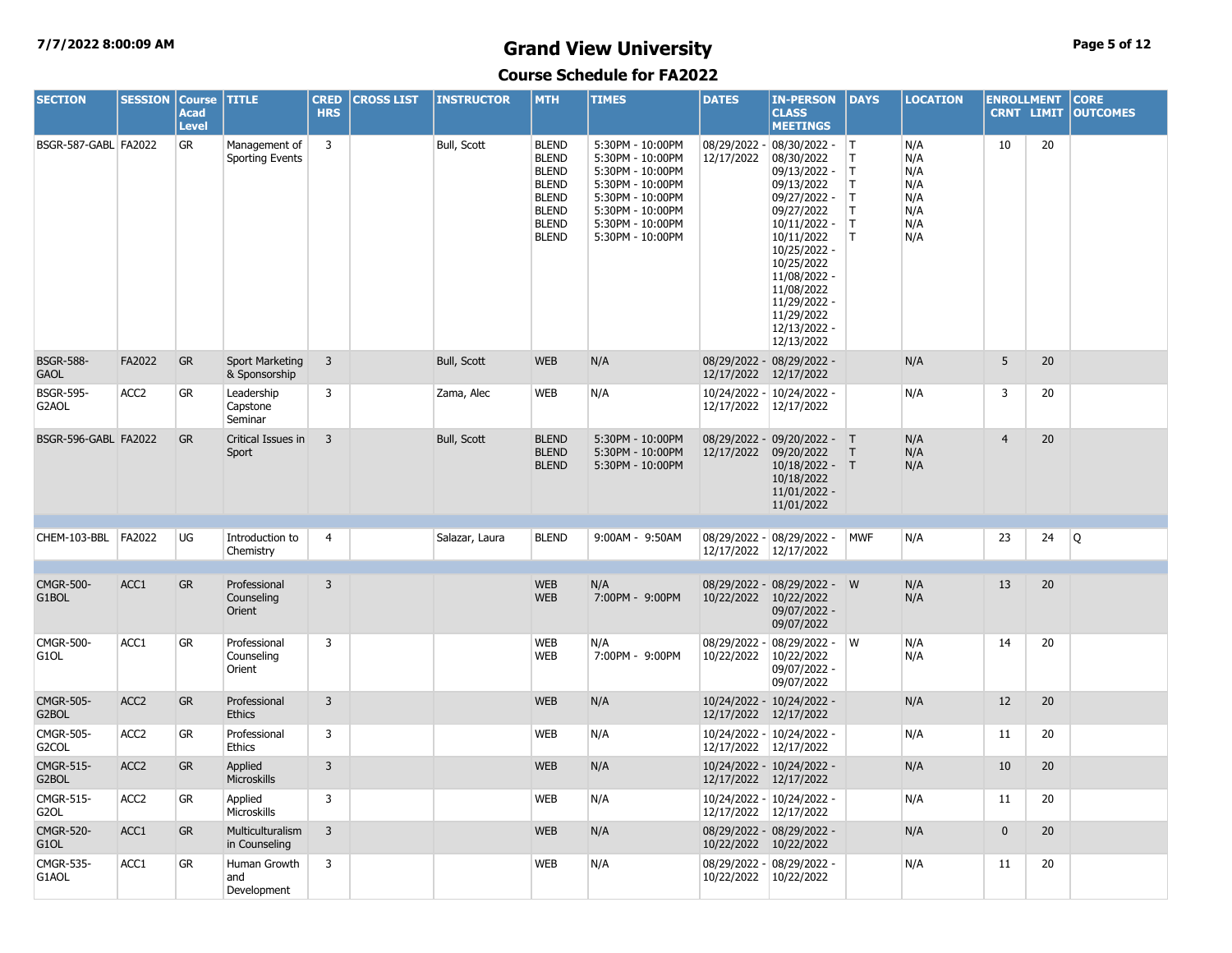## **7/7/2022 8:00:09 AM Grand View University Page 6 of 12**

| <b>SECTION</b>                        | <b>SESSION</b>   | <b>Course</b><br><b>Acad</b><br><b>Level</b> | <b>TITLE</b>                         | <b>CRED</b><br><b>HRS</b> | <b>CROSS LIST</b>                     | <b>INSTRUCTOR</b>                | <b>MTH</b>                                                                                   | <b>TIMES</b>                                                                                        | <b>DATES</b>          | <b>IN-PERSON</b><br><b>CLASS</b><br><b>MEETINGS</b>                                                                                                                                               | DAYS                | <b>LOCATION</b>                        | <b>ENROLLMENT</b> |                 | <b>CORE</b><br><b>CRNT LIMIT OUTCOMES</b> |
|---------------------------------------|------------------|----------------------------------------------|--------------------------------------|---------------------------|---------------------------------------|----------------------------------|----------------------------------------------------------------------------------------------|-----------------------------------------------------------------------------------------------------|-----------------------|---------------------------------------------------------------------------------------------------------------------------------------------------------------------------------------------------|---------------------|----------------------------------------|-------------------|-----------------|-------------------------------------------|
| <b>CMGR-535-</b><br>G1BOL             | ACC1             | <b>GR</b>                                    | Human Growth<br>and<br>Development   | $\overline{3}$            |                                       |                                  | <b>WEB</b>                                                                                   | N/A                                                                                                 | 10/22/2022 10/22/2022 | 08/29/2022 - 08/29/2022 -                                                                                                                                                                         |                     | N/A                                    | 12                | 20              |                                           |
| CMGR-550-<br>G1OL                     | ACC1             | GR                                           | Diagn and<br>Treatment<br>Planning   | 3                         |                                       |                                  | WEB                                                                                          | N/A                                                                                                 | 10/22/2022            | 08/29/2022 - 08/29/2022 -<br>10/22/2022                                                                                                                                                           |                     | N/A                                    | $\overline{2}$    | 20              |                                           |
| <b>CMGR-555-</b><br>G1BBL             | ACC1             | <b>GR</b>                                    | Group<br>Counseling                  | $\overline{3}$            |                                       |                                  | <b>BLEND</b><br><b>BLEND</b><br><b>BLEND</b><br><b>BLEND</b><br><b>BLEND</b><br><b>BLEND</b> | N/A<br>12:00PM - 5:00PM<br>9:00AM - 5:00PM<br>9:00AM - 5:00PM<br>9:00AM - 5:00PM<br>9:00AM - 1:00PM | 10/22/2022            | 08/29/2022 - 08/29/2022 - W<br>10/22/2022<br>$10/05/2022 -$<br>10/05/2022<br>10/06/2022 -<br>10/06/2022<br>10/07/2022 -<br>10/07/2022<br>10/08/2022 -<br>10/08/2022<br>10/09/2022 -<br>10/09/2022 | <b>TH</b><br>F<br>S | N/A<br>N/A<br>N/A<br>N/A<br>N/A<br>N/A | 25                | 45              |                                           |
| <b>CMGR-555-</b><br>G <sub>1</sub> OL | ACC1             | GR                                           | Group<br>Counseling                  | 3                         |                                       |                                  | <b>WEB</b>                                                                                   | N/A                                                                                                 | 10/22/2022            | 08/29/2022 - 10/08/2022 -<br>10/08/2022                                                                                                                                                           |                     | N/A                                    | 1                 | $\mathbf{1}$    |                                           |
| <b>CMGR-565-</b><br>G <sub>2</sub> OL | ACC <sub>2</sub> | GR                                           | Psychopatholog<br>y                  | $\overline{3}$            |                                       |                                  | <b>WEB</b>                                                                                   | N/A                                                                                                 | 12/17/2022 12/17/2022 | 10/24/2022 - 10/24/2022 -                                                                                                                                                                         |                     | N/A                                    | 27                | 20              |                                           |
| CMGR-575-<br>G2AOL                    | ACC <sub>2</sub> | GR                                           | Intro to<br>Marriage and<br>Fam Ther | 3                         |                                       |                                  | <b>WEB</b>                                                                                   | N/A                                                                                                 | 12/17/2022 12/17/2022 | 10/24/2022 - 08/29/2022 -                                                                                                                                                                         |                     | N/A                                    | 16                | 20              |                                           |
| <b>CMGR-585-</b><br>G <sub>2</sub> OL | ACC <sub>2</sub> | <b>GR</b>                                    | Introduction to<br>Play Therapy      | 3                         |                                       |                                  | <b>WEB</b>                                                                                   | N/A                                                                                                 | 12/17/2022 12/17/2022 | 10/24/2022 - 10/24/2022 -                                                                                                                                                                         |                     | N/A                                    | 6                 | 20              |                                           |
| <b>CMGR-595-</b><br><b>GAOL</b>       | FA2022           | GR                                           | Counseling<br>Practicum              | 3                         |                                       |                                  | <b>WEB</b>                                                                                   | 10:00AM - 11:30AM                                                                                   | 12/17/2022 12/17/2022 | 08/29/2022 - 08/29/2022 - T                                                                                                                                                                       |                     | N/A                                    | 7                 | 20              |                                           |
| <b>CMGR-598-</b><br><b>GAOL</b>       | FA2022           | <b>GR</b>                                    | Internship I                         | 3                         |                                       |                                  | <b>WEB</b>                                                                                   | 10:00AM - 11:30AM                                                                                   | 12/17/2022 12/17/2022 | 08/29/2022 - 08/29/2022 - M                                                                                                                                                                       |                     | N/A                                    | 14                | 20              |                                           |
| <b>CMGR-599-</b><br><b>GAOL</b>       | FA2022           | GR                                           | Internship II                        | 3                         |                                       |                                  | <b>WEB</b>                                                                                   | 4:00PM - 5:30PM                                                                                     | 12/17/2022 12/17/2022 | 08/29/2022 - 08/29/2022 - W                                                                                                                                                                       |                     | N/A                                    | 4                 | 20              |                                           |
| CPSC-421-M2BL FA2022                  |                  | <b>UG</b>                                    | <b>Databases</b>                     | $\overline{3}$            | <b>BSAD-421-</b><br>M <sub>2</sub> BL |                                  | <b>BLEND</b>                                                                                 | 7:40PM - 9:25PM                                                                                     | 12/17/2022 12/17/2022 | 08/29/2022 - 08/29/2022 - TTH                                                                                                                                                                     |                     | N/A                                    | $\mathbf 0$       | 10 <sup>°</sup> | W O                                       |
| ECON-102-<br>M <sub>2</sub> BL        | ACC <sub>2</sub> | UG                                           | Principles of<br>Micro<br>Economics  | 3                         |                                       | Munoz, Marcos                    | <b>BLEND</b>                                                                                 | 7:40PM - 9:25PM                                                                                     | 12/17/2022 12/17/2022 | 10/24/2022 - 10/24/2022 - T                                                                                                                                                                       |                     | N/A                                    | 4                 | 24              |                                           |
| ECON-315-<br>M <sub>1</sub> BL        | ACC1             | <b>UG</b>                                    | Money, Banking<br>and Fin Markets    | 3                         |                                       | Roemer, Sarah                    | <b>BLEND</b>                                                                                 | 5:45PM - 7:30PM                                                                                     | 10/22/2022 10/22/2022 | 08/29/2022 - 08/29/2022 - TTH                                                                                                                                                                     |                     | N/A                                    | $\overline{7}$    | 20              |                                           |
| EDGR-511-<br><b>GBBL</b>              | FA2022           | GR                                           | The Nature of 3<br><b>STEM</b>       |                           |                                       |                                  | <b>BLEND</b>                                                                                 | 5:00PM - 6:00PM                                                                                     | 12/17/2022 12/17/2022 | 08/29/2022 - 08/29/2022 - M                                                                                                                                                                       |                     | N/A                                    | $\vert$ 2         | 20              |                                           |
| <b>EDGR-515-</b><br>G2ABL             | ACC <sub>2</sub> | <b>GR</b>                                    | Mental Health<br>First Aid           | $\mathbf{1}$              |                                       | Selha, Myke<br>Sorteberg, Simone | <b>BLEND</b>                                                                                 | 8:00AM - 4:30PM                                                                                     | 12/17/2022 10/24/2022 | 10/24/2022 - 10/24/2022 - M                                                                                                                                                                       |                     | N/A                                    | $\overline{4}$    | 30              |                                           |
| EDGR-521-<br>G1AOL                    | ACC1             | GR                                           | Cult Resp Educ<br>Leadership         | 3                         |                                       |                                  | WEB                                                                                          | N/A                                                                                                 | 10/22/2022 10/22/2022 | 08/29/2022 - 08/29/2022 -                                                                                                                                                                         |                     | N/A                                    | 15                | 20              |                                           |
| EDGR-531-<br>G <sub>2</sub> OL        | ACC <sub>2</sub> | <b>GR</b>                                    | Inst Strat I<br>Methods K-8          | $\overline{4}$            |                                       |                                  | <b>WEB</b>                                                                                   | N/A                                                                                                 | 12/17/2022 12/17/2022 | 10/24/2022 - 10/24/2022 -                                                                                                                                                                         |                     | N/A                                    | 3                 | 20              |                                           |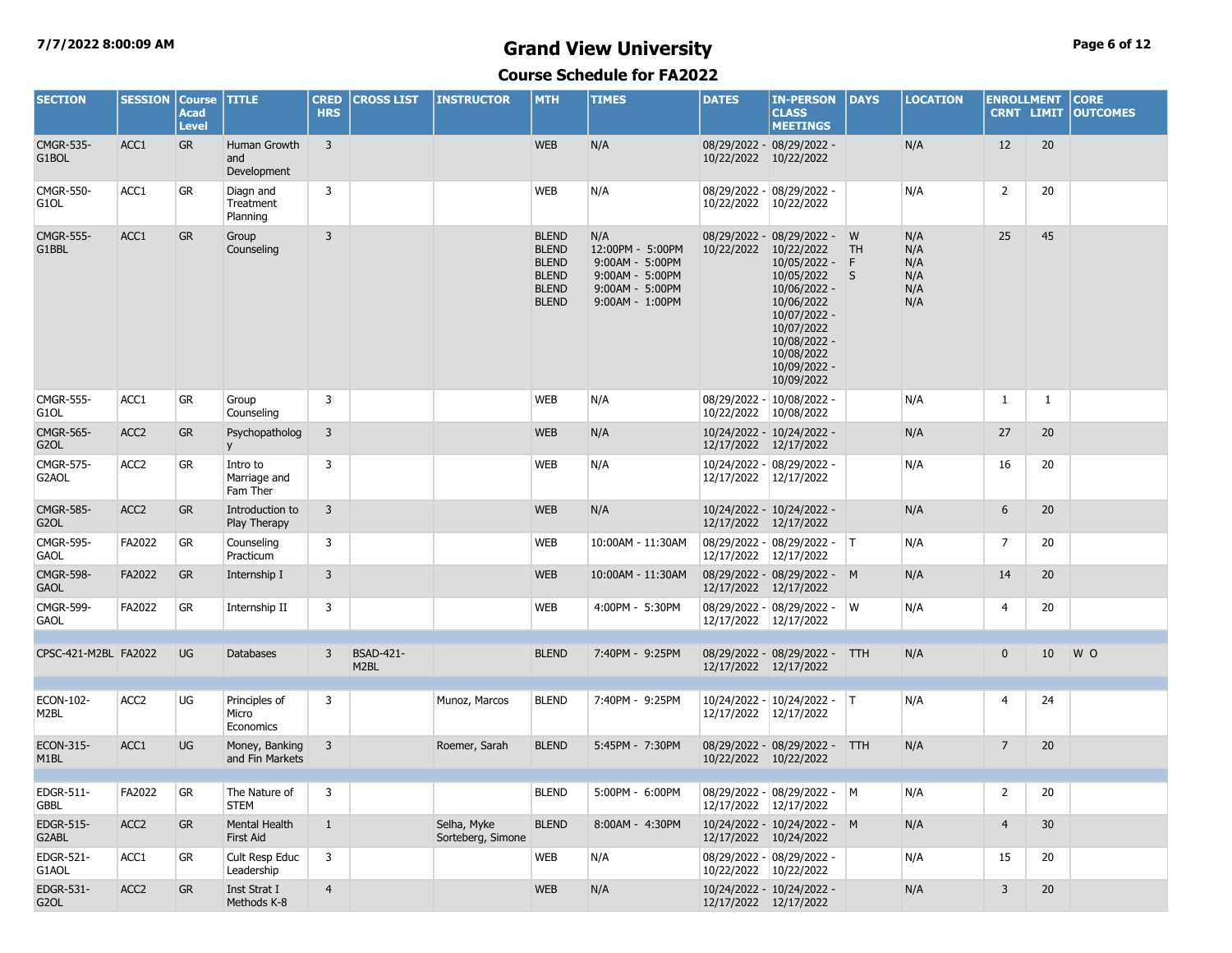## **7/7/2022 8:00:09 AM Grand View University Page 7 of 12**

| <b>SECTION</b>                        | <b>SESSION</b>   | <b>Course</b><br><b>Acad</b><br><b>Level</b> | <b>TITLE</b>                            | <b>CRED</b><br><b>HRS</b> | <b>CROSS LIST</b> | <b>INSTRUCTOR</b>                 | <b>MTH</b>                   | <b>TIMES</b>           | <b>DATES</b>                 | <b>IN-PERSON</b><br><b>CLASS</b><br><b>MEETINGS</b>                     | <b>DAYS</b> | <b>LOCATION</b> | <b>ENROLLMENT</b><br><b>CRNT LIMIT</b> |    | <b>CORE</b><br><b>OUTCOMES</b> |
|---------------------------------------|------------------|----------------------------------------------|-----------------------------------------|---------------------------|-------------------|-----------------------------------|------------------------------|------------------------|------------------------------|-------------------------------------------------------------------------|-------------|-----------------|----------------------------------------|----|--------------------------------|
| <b>EDGR-532-</b><br>G <sub>2</sub> OL | ACC <sub>2</sub> | <b>GR</b>                                    | Inst Strat I<br>Methods 5-12            | $\overline{4}$            |                   |                                   | <b>WEB</b>                   | N/A                    | 12/17/2022 12/17/2022        | 10/24/2022 - 10/24/2022 -                                               |             | N/A             | 1                                      | 20 |                                |
| <b>EDGR-536-</b><br>G2AOL             | ACC <sub>2</sub> | <b>GR</b>                                    | Working<br>W/Family,<br>Teach & Comm    | $\overline{3}$            |                   | Robinson, Chelsea WEB             |                              | N/A                    | 12/17/2022 12/17/2022        | 10/24/2022 - 10/24/2022 -                                               |             | N/A             | $\mathbf{1}$                           | 20 |                                |
| EDGR-539-<br>G1ABL                    | ACC1             | GR                                           | Ind Behavior<br>Management              | 3                         |                   | Katch, Laura                      | <b>BLEND</b>                 | 5:30PM - 9:00PM        | 10/22/2022                   | 08/29/2022 - 08/29/2022 - M<br>10/22/2022                               |             | N/A             | 9                                      | 20 |                                |
| <b>EDGR-549-</b><br>G1AOL             | ACC1             | <b>GR</b>                                    | Language<br>Acquisition &<br>Learnin    | $\overline{3}$            |                   | Schumann, Amy                     | <b>WEB</b>                   | N/A                    | 10/22/2022 10/22/2022        | 08/29/2022 - 08/29/2022 -                                               |             | N/A             | 13                                     | 20 |                                |
| <b>EDGR-549-</b><br>G1BOL             | FA2022           | GR                                           | Language<br>Acquisition &<br>Learnin    | 3                         |                   |                                   | <b>WEB</b>                   | N/A                    | 10/22/2022 10/22/2022        | 08/29/2022 - 08/29/2022 -                                               |             | N/A             | 11                                     | 20 |                                |
| EDGR-561-<br>G2AOL                    | ACC <sub>2</sub> | <b>GR</b>                                    | Improv.<br>Collaborative<br>Culture     | $\overline{3}$            |                   |                                   | <b>WEB</b>                   | N/A                    | 12/17/2022 12/17/2022        | 10/24/2022 - 10/24/2022 -                                               |             | N/A             | 11                                     | 20 |                                |
| <b>EDGR-573-</b><br>G2AOL             | ACC <sub>2</sub> | GR                                           | Inst Strat II:<br>Char of LD/BD         | $\overline{2}$            |                   | Robinson, Chelsea   WEB           |                              | N/A                    | 12/17/2022 12/17/2022        | 10/24/2022 - 10/24/2022 -                                               |             | N/A             | $\overline{7}$                         | 20 |                                |
| <b>EDGR-574-</b><br>G2AOL             | ACC <sub>2</sub> | <b>GR</b>                                    | Inst Strat II:<br>Char of ID            | $\overline{3}$            |                   |                                   | <b>WEB</b>                   | N/A                    | 12/17/2022 12/17/2022        | 10/24/2022 - 10/24/2022 -                                               |             | N/A             | $\mathbf{1}$                           | 20 |                                |
| <b>EDGR-583-</b><br>G2AOL             | ACC <sub>2</sub> | GR                                           | <b>ELL Methods</b>                      | 3                         |                   |                                   | <b>WEB</b>                   | N/A                    | 12/17/2022 12/17/2022        | 10/24/2022 - 10/24/2022 -                                               |             | N/A             | 15                                     | 20 |                                |
| <b>EDGR-583-</b><br>G2BOL             | FA2022           | <b>GR</b>                                    | <b>ELL Methods</b>                      | $\overline{3}$            |                   |                                   | <b>WEB</b>                   | N/A                    | 12/17/2022 12/17/2022        | 10/24/2022 - 10/24/2022 -                                               |             | N/A             | 13                                     | 20 |                                |
| <b>EDGR-588-</b><br><b>GABOL</b>      | FA2022           | GR                                           | Education<br>Practicum: ELL             | $\mathbf{1}$              |                   |                                   | <b>WEB</b>                   | N/A                    | 12/17/2022                   | 08/29/2022 - 08/29/2022 -<br>12/17/2022                                 |             | N/A             | $\mathbf{1}$                           | 20 |                                |
| <b>EDGR-588-</b><br><b>GAOL</b>       | FA2022           | <b>GR</b>                                    | Education<br>Practicum: ELL             | $\overline{2}$            |                   |                                   | <b>WEB</b>                   | N/A                    | 12/17/2022 12/17/2022        | 08/29/2022 - 08/29/2022 -                                               |             | N/A             | $\pmb{0}$                              | 20 |                                |
| <b>EDGR-589-</b><br><b>GAOL</b>       | FA2022           | <b>GR</b>                                    | Instructional<br>Coach<br>Internship    | $\mathbf{1}$              |                   |                                   | <b>IND</b>                   | N/A                    | 12/17/2022                   | 08/29/2022 - 08/29/2022 -<br>12/17/2022                                 |             | N/A             | $\overline{2}$                         |    |                                |
|                                       |                  |                                              |                                         |                           |                   |                                   |                              |                        |                              |                                                                         |             |                 |                                        |    |                                |
| EDUC-336-ABL FA2022                   |                  | <b>UG</b>                                    | <b>Driver</b><br>Education I            | $\overline{3}$            |                   |                                   | <b>BLEND</b><br><b>BLEND</b> | N/A<br>9:00AM - 1:00PM | 12/17/2022 12/17/2022        | 10/10/2022 - 10/10/2022 - S<br>10/15/2022 -<br>10/15/2022               |             | N/A<br>N/A      | $\overline{3}$                         | 15 |                                |
| EDUC-337-ABL                          | FA2022           | UG                                           | <b>Driver</b><br><b>Education II</b>    | 3                         |                   |                                   | <b>BLEND</b><br><b>BLEND</b> | N/A<br>9:00AM - 1:00PM | $10/10/2022 -$<br>12/17/2022 | $10/10/2022 - S$<br>12/17/2022<br>10/15/2022 -<br>10/15/2022            |             | N/A<br>N/A      | 3                                      | 25 |                                |
| EDUC-338-ABL FA2022                   |                  | <b>UG</b>                                    | Driver Ed III:<br><b>Traffic Safety</b> | $\overline{3}$            |                   |                                   | <b>BLEND</b><br><b>BLEND</b> | N/A<br>9:00AM - 1:00PM | 12/17/2022                   | 10/10/2022 - 10/10/2022 - S<br>12/17/2022<br>10/15/2022 -<br>10/15/2022 |             | N/A<br>N/A      | 3                                      | 15 |                                |
| EDUC-348-AEBL FA2022                  |                  | UG                                           | Sec Methods:<br>Science                 | $\overline{2}$            |                   | Easter, Jaclyn<br>Edgerly, Hallie | <b>BLEND</b>                 | 6:00PM - 7:00PM        | 12/14/2022                   | 08/31/2022 - 08/31/2022 -<br>12/14/2022                                 | <b>M</b>    | N/A             | 3                                      | 10 |                                |
| <b>EDUC-350-</b><br>M <sub>1</sub> OL | ACC1             | <b>UG</b>                                    | Language<br>Acquisition &<br>Learnin    | $\overline{3}$            |                   | Schumann, Amy                     | <b>WEB</b>                   | N/A                    | 10/22/2022 10/22/2022        | 08/29/2022 - 08/29/2022 -                                               |             | N/A             | $\mathbf{0}$                           | 20 |                                |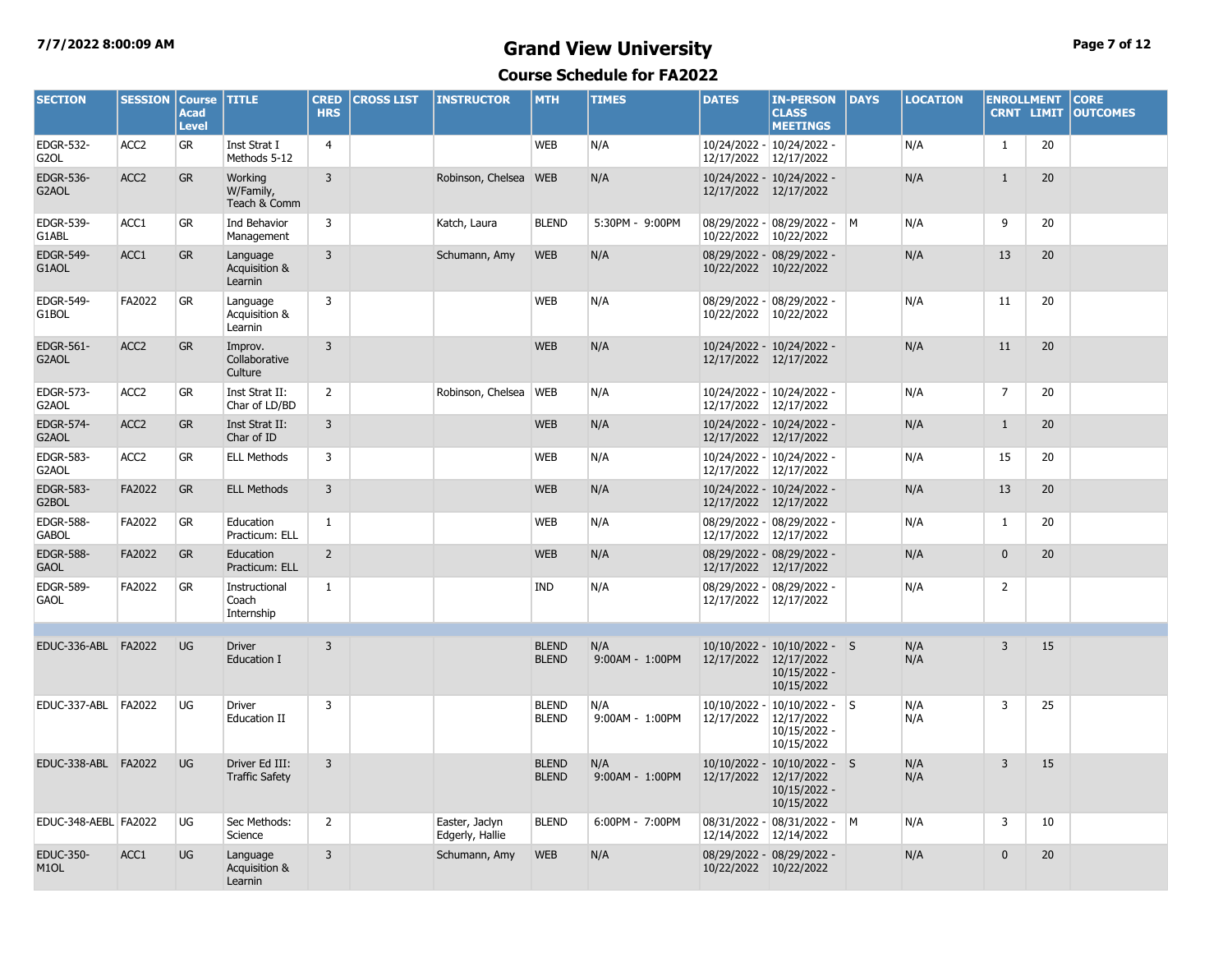## **7/7/2022 8:00:09 AM Grand View University Page 8 of 12**

| <b>SECTION</b>                        | <b>SESSION</b>   | <b>Course</b><br><b>Acad</b><br><b>Level</b> | <b>TITLE</b>                                       | <b>CRED</b><br><b>HRS</b> | <b>CROSS LIST</b> | <b>INSTRUCTOR</b>                    | <b>MTH</b>   | <b>TIMES</b>           | <b>DATES</b>               | <b>IN-PERSON</b><br><b>CLASS</b><br><b>MEETINGS</b>       | <b>DAYS</b>  | <b>LOCATION</b> | <b>ENROLLMENT</b><br><b>CRNT LIMIT</b> |    | <b>CORE</b><br><b>OUTCOMES</b> |
|---------------------------------------|------------------|----------------------------------------------|----------------------------------------------------|---------------------------|-------------------|--------------------------------------|--------------|------------------------|----------------------------|-----------------------------------------------------------|--------------|-----------------|----------------------------------------|----|--------------------------------|
| EDUC-363-<br>M <sub>2</sub> OL        | ACC <sub>2</sub> | UG                                           | Workina<br>W/Family,<br>Teach & Comm               | $\overline{3}$            |                   | Robinson, Chelsea   WEB              |              | N/A                    | 12/17/2022                 | 10/24/2022 - 10/24/2022 -<br>12/17/2022                   |              | N/A             | $\mathbf{1}$                           | 20 |                                |
| <b>EDUC-366-</b><br>M <sub>2</sub> OL | ACC1             | UG                                           | Inst Strat II:<br>Char of LD/BD                    | $\overline{2}$            |                   | Robinson, Chelsea WEB                |              | N/A                    | 12/17/2022                 | 10/24/2022 - 10/24/2022 -<br>12/17/2022                   |              | N/A             | $\mathbf 0$                            | 20 |                                |
| EDUC-367-<br>M <sub>2</sub> OL        | ACC1             | UG                                           | Inst Strat II:<br>Char of ID                       | 3                         |                   |                                      | <b>WEB</b>   | N/A                    | 12/17/2022 12/17/2022      | 10/24/2022 - 10/24/2022 -                                 |              | N/A             | $\mathbf{1}$                           | 20 |                                |
| EDUC-371-<br>M <sub>2</sub> OL        | ACC <sub>2</sub> | UG                                           | <b>ELL Methods</b>                                 | 3                         |                   |                                      | <b>WEB</b>   | N/A                    | 12/17/2022 12/17/2022      | 10/24/2022 - 10/24/2022 -                                 |              | N/A             | $\mathbf{0}$                           | 20 |                                |
| EDUC-411-AEBL FA2022                  |                  | UG                                           | The Nature of<br><b>STEM</b>                       | 2                         |                   | Easter, Jaclyn<br>Edgerly, Hallie    | <b>BLEND</b> | 5:00PM - 6:00PM        | 12/17/2022 12/17/2022      | 08/29/2022 - 08/29/2022 - M                               |              | N/A             | $\overline{2}$                         | 20 |                                |
| EDUC-415-ABL FA2022                   |                  | UG                                           | <b>Impact of Mntl</b><br><b>Hlth</b> and<br>Trauma | 1                         |                   | Sorteberg, Simone LEC<br>Selha, Myke | <b>LEC</b>   | N/A<br>8:00AM - 4:30AM | 12/17/2022 12/17/2022      | 08/29/2022 - 08/29/2022 - M<br>08/29/2022 -<br>12/17/2022 |              | N/A<br>N/A      | 5                                      | 30 |                                |
| <b>EDUC-475-</b><br>M1BL              | ACC1             | UG                                           | Ind Behavior<br>Management                         | $\overline{3}$            |                   | Katch, Laura                         | <b>BLEND</b> | 5:30PM - 9:00PM        | 10/22/2022                 | 08/29/2022 - 08/29/2022 -<br>10/22/2022                   | $\mathsf{M}$ | N/A             | $\mathbf{1}$                           | 20 |                                |
| <b>EDUC-488-</b><br><b>AEOL</b>       | FA2022           | UG                                           | Education<br>Practicum: ELL                        | $\mathbf{1}$              |                   |                                      | <b>WEB</b>   | N/A                    | 12/17/2022 12/17/2022      | 08/29/2022 - 08/29/2022 -                                 |              | N/A             | $\mathbf{0}$                           | 20 |                                |
| <b>ENGL-101-</b><br>M <sub>1</sub> OL | ACC1             | UG                                           | <b>First Year</b><br>Composition                   | 3                         |                   | Cottrill Lloyd,<br><b>Brittany</b>   | <b>WEB</b>   | N/A                    | 10/22/2022 10/22/2022      | 08/29/2022 - 08/29/2022 -                                 |              | N/A             | 8                                      | 10 | IL W                           |
| <b>ENGL-212-</b><br>M <sub>2</sub> BL | ACC <sub>2</sub> | UG                                           | Good and Evil                                      | 3                         |                   | Kreimeyer,<br>Breanna                | <b>BLEND</b> | 5:45PM - 7:30PM        | 12/17/2022 12/17/2022      | 10/24/2022 - 10/24/2022 - TTH                             |              | N/A             | $\overline{7}$                         | 20 | GA V                           |
| <b>ENGL-233-</b><br>M <sub>1</sub> BL | ACC1             | UG                                           | Environmental<br>Literature                        | 3                         |                   | Kreimeyer,<br><b>Breanna</b>         | <b>BLEND</b> | 7:40PM - 9:25PM        | 10/22/2022 10/22/2022      | 08/29/2022 - 08/29/2022 -                                 | <b>TTH</b>   | N/A             | $\overline{2}$                         | 20 | W GA                           |
| <b>ENGL-309-</b><br>M <sub>2</sub> OL | ACC <sub>2</sub> | UG                                           | Writing for<br><b>Business</b>                     | 3                         |                   | Jackman, Laura                       | <b>WEB</b>   | N/A                    | 12/17/2022 12/17/2022      | 10/24/2022 - 10/24/2022 -                                 |              | N/A             | 25                                     | 12 | W O Q                          |
| GEOG-105-<br><b>AEOL</b>              | FA2022           | UG                                           | Human<br>Geography                                 | 3                         |                   | Hinz, Larissa                        | <b>WEB</b>   | N/A                    | 12/17/2022 12/17/2022      | 08/29/2022 - 08/29/2022 -                                 |              | N/A             | 4                                      | 20 | O GA                           |
| HIST-104-AEOL FA2022                  |                  | <b>UG</b>                                    | The Medieval<br>World                              | $\overline{3}$            |                   |                                      | <b>WEB</b>   | N/A                    | 12/17/2022 12/17/2022      | 08/29/2022 - 08/29/2022 -                                 |              | N/A             | 8                                      | 20 | IL GA                          |
| HUMN-201-<br>M <sub>1</sub> BL        | ACC1             | UG                                           | Aesthetic<br>Appreciation                          | 3                         |                   | Snyder, Steve                        | <b>BLEND</b> | 5:45PM - 7:30PM        | 10/22/2022 10/22/2022      | 08/29/2022 - 08/29/2022 -                                 | <b>TTH</b>   | N/A             | $\overline{4}$                         | 25 | IL                             |
| LIBA-105X-<br>M <sub>2</sub> OL       | ACC <sub>2</sub> | UG                                           | Academic<br>Success I                              | $\mathbf{1}$              |                   |                                      | <b>WEB</b>   | N/A                    | 12/17/2022 12/17/2022      | 10/24/2022 - 10/24/2022 -                                 |              | N/A             | $\mathbf{1}$                           | 20 |                                |
| LIBA-350-AEOL FA2022                  |                  | UG                                           | Core Sem II-<br><b>Global Conflict</b>             | 3                         |                   | Arceneaux,<br><b>Jennifer</b>        | <b>WEB</b>   | N/A                    | 12/17/2022 12/17/2022      | 08/29/2022 - 08/29/2022 -                                 |              | N/A             | 27                                     | 20 | IL Q GA V                      |
| LIBA-350-CBL                          | FA2022           | UG                                           | Core Sem II-<br>Africa                             | 3                         |                   | Brady, Heather                       | <b>BLEND</b> | 1:00PM - 1:50PM        | 12/17/2022                 | 08/29/2022 - 08/29/2022 -<br>12/17/2022                   | <b>MW</b>    | N/A             | 20                                     | 20 | IL Q GA V                      |
| LIBA-350-IBL                          | FA2022           | UG                                           | Core Sem II-<br>Music/Soc<br>Justice               | 3                         |                   | Brady, Heather                       | <b>BLEND</b> | 11:00AM - 11:50AM      | 08/29/2022 -<br>12/17/2022 | 08/29/2022 -<br>12/17/2022                                | <b>MW</b>    | N/A             | 20                                     | 20 | IL Q GA V                      |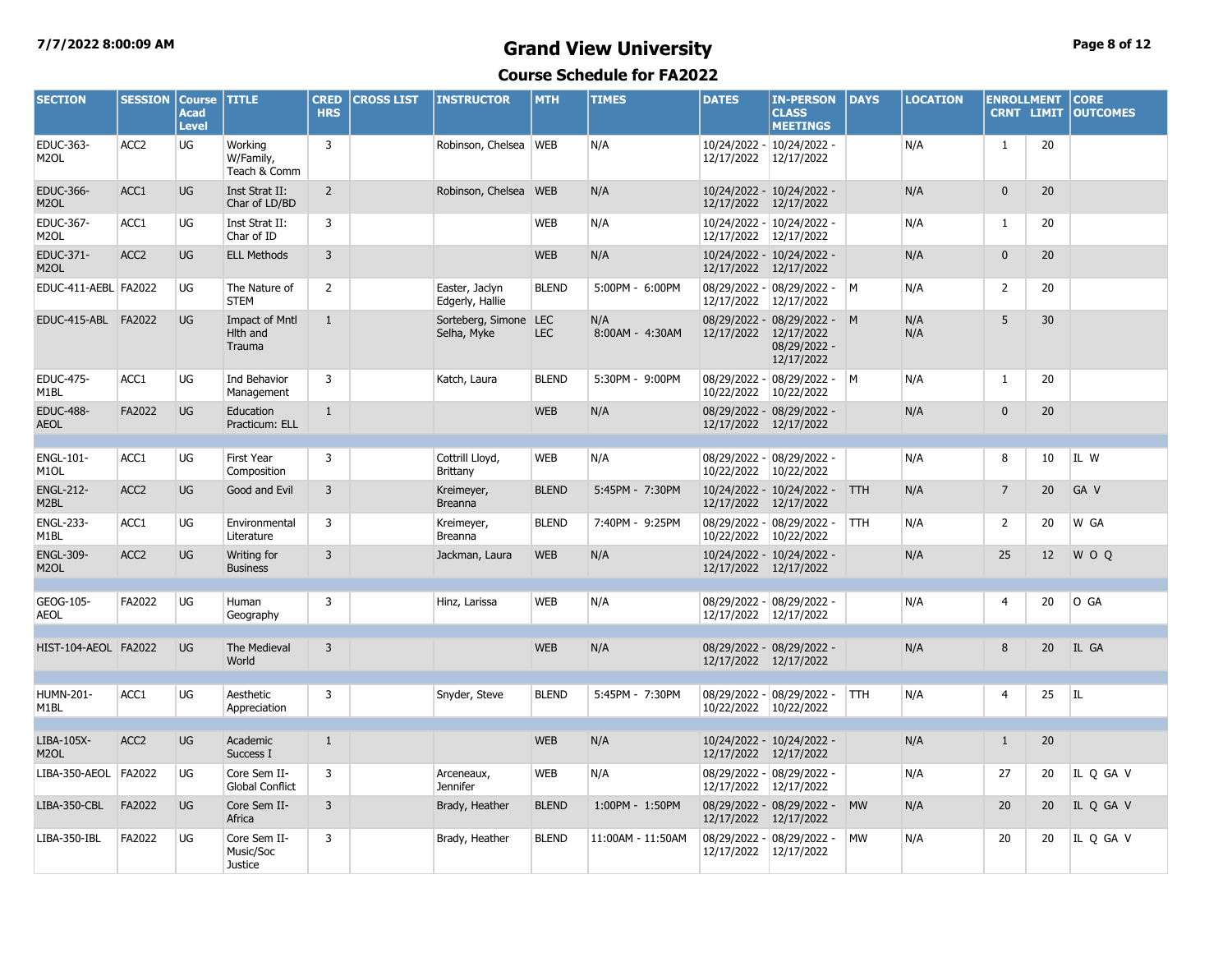## **7/7/2022 8:00:09 AM Grand View University Page 9 of 12**

| <b>SECTION</b>                        | <b>SESSION</b>   | <b>Course</b><br><b>Acad</b><br><b>Level</b> | <b>TITLE</b>                                | <b>CRED</b><br><b>HRS</b> | <b>CROSS LIST</b>                                                              | <b>INSTRUCTOR</b>   | <b>MTH</b>   | <b>TIMES</b>      | <b>DATES</b>          | <b>IN-PERSON</b><br><b>CLASS</b><br><b>MEETINGS</b> | DAYS                    | <b>LOCATION</b> | <b>ENROLLMENT</b><br><b>CRNT LIMIT</b> |    | <b>CORE</b><br><b>OUTCOMES</b> |
|---------------------------------------|------------------|----------------------------------------------|---------------------------------------------|---------------------------|--------------------------------------------------------------------------------|---------------------|--------------|-------------------|-----------------------|-----------------------------------------------------|-------------------------|-----------------|----------------------------------------|----|--------------------------------|
| LIBA-350-JBL                          | FA2022           | UG                                           | Core Sem II-<br>Music/Soc<br><b>Justice</b> | $\overline{3}$            |                                                                                | Brady, Heather      | <b>BLEND</b> | 10:00AM - 10:50AM | 12/17/2022 12/17/2022 | 08/29/2022 - 08/29/2022 -                           | <b>MW</b>               | N/A             | 20                                     | 20 | IL Q GA V                      |
| LIBA-350-M1BL ACC1                    |                  | UG                                           | Core Ii-Social<br>Justice/Bus               | 3                         |                                                                                | Turner, Thomas      | <b>BLEND</b> | 7:40PM - 9:25PM   | 10/22/2022 10/22/2022 | 08/29/2022 - 08/29/2022 -                           | <b>TTH</b>              | N/A             | 3                                      | 20 | IL Q GA V                      |
| LIBA-350-M1OL ACC1                    |                  | <b>UG</b>                                    | Core Sem II-<br>Africa                      | $\overline{3}$            |                                                                                | Brady, Heather      | <b>WEB</b>   | N/A               | 10/22/2022 10/22/2022 | 08/29/2022 - 08/29/2022 -                           |                         | N/A             | 21                                     | 12 | IL Q GA V                      |
| MATH-105-<br><b>AEOL</b>              | FA2022           | UG                                           | Contemporary<br>Math Literacy               | 4                         |                                                                                |                     | <b>WEB</b>   | N/A               | 12/17/2022 12/17/2022 | 08/29/2022 - 08/29/2022 -                           |                         | N/A             | 6                                      | 20 | Q                              |
| MATH-450-ABL FA2022                   |                  | UG                                           | Senior Seminar<br><b>Mathematics</b>        | $\overline{3}$            |                                                                                | Bennett, Lucas      | <b>BLEND</b> | 9:00AM - 9:50AM   | 12/17/2022 12/17/2022 | 08/29/2022 - 08/29/2022 -                           | <b>MW</b>               | N/A             | $\overline{4}$                         | 15 | IL WOQV                        |
| SPAN-107-AEOL FA2022                  |                  | UG                                           | Spanish: Health<br>Care Providers           | 3                         |                                                                                | Schumann, Amy       | <b>WEB</b>   | N/A               | 12/17/2022 12/17/2022 | 08/29/2022 - 08/29/2022 -                           |                         | N/A             | 10                                     | 20 | $\circ$                        |
| <b>MUSC-105-</b><br><b>AEOL</b>       | FA2022           | <b>UG</b>                                    | <b>Music</b><br>Appreciation                | $\overline{3}$            |                                                                                | Elsbernd, Michael   | <b>WEB</b>   | N/A               | 12/17/2022 12/17/2022 | 08/29/2022 - 08/29/2022 -                           |                         | N/A             | 21                                     | 20 | IL W GA                        |
| <b>NSGP-325-</b><br>M <sub>1</sub> OL | ACC1             | UG                                           | The Caring<br>Professional<br><b>Nurse</b>  | 4                         |                                                                                | Weichman, Julie     | <b>WEB</b>   | N/A               |                       | 08/29/2022 - 08/29/2022 -<br>10/22/2022 10/22/2022  |                         | N/A             | $\overline{2}$                         | 24 | W                              |
| <b>NSGP-355-</b><br>M <sub>2</sub> OL | ACC <sub>2</sub> | UG                                           | Cont Issues in<br>Prof Nursing              | $\overline{4}$            |                                                                                | Doering, Barbara    | <b>WEB</b>   | N/A               | 12/17/2022 12/17/2022 | 10/24/2022 - 10/24/2022 -                           |                         | N/A             | $\overline{2}$                         | 24 | IL                             |
| NURS-440-ABL                          | FA2022           | UG                                           | Complex Older<br><b>Adult Health</b>        | $\overline{3}$            |                                                                                | Sigwalt, Sherri     | <b>BLEND</b> | 2:00PM - 3:20PM   | 12/17/2022            | 08/29/2022 - 08/29/2022 -<br>12/17/2022             | $\mathsf{I} \mathsf{W}$ | N/A             | 18                                     | 20 | l O                            |
| NURS-440-BBL FA2022                   |                  | <b>UG</b>                                    | Complex Older<br><b>Adult Health</b>        | 3                         |                                                                                | Weichman, Julie     | <b>BLEND</b> | 12:00PM - 1:20PM  | 12/17/2022 12/17/2022 | 08/29/2022 - 08/29/2022 - TH                        |                         | N/A             | 16                                     | 19 | $\circ$                        |
| PHIL-210-M1OL ACC1                    |                  | UG                                           | Introduction to<br>Ethics                   | $\overline{3}$            |                                                                                | Mattes, Mark        | <b>WEB</b>   | N/A               | 10/22/2022 10/22/2022 | 08/29/2022 - 08/29/2022 -                           |                         | N/A             | 20                                     | 12 | W V                            |
| PHSC-201-AEOL FA2022                  |                  | UG                                           | Contemporary<br>Issues in<br>Science        | $\overline{3}$            |                                                                                | Salazar, Laura      | <b>WEB</b>   | N/A               | 12/17/2022 12/17/2022 | 08/29/2022 - 08/29/2022 -                           |                         | N/A             | 13                                     | 20 | IL O                           |
| PHSC-201-<br>M <sub>1</sub> OL        | ACC1             | UG                                           | Contemporary<br>Issues in<br>Science        | 3                         |                                                                                | Hall, Bonnie        | <b>WEB</b>   | N/A               | 10/22/2022 10/22/2022 | 08/29/2022 - 08/29/2022 -                           |                         | N/A             | 9                                      | 18 | IL O                           |
| PSYC-212-<br>M <sub>1</sub> OL        | ACC1             | UG                                           | Human<br>Development                        | $\overline{4}$            |                                                                                | Hanson, James       | <b>WEB</b>   | N/A               | 10/22/2022 10/22/2022 | 08/29/2022 - 08/29/2022 -                           |                         | N/A             | 18                                     | 20 |                                |
| PSYC-239-<br>M2OL                     | ACC <sub>2</sub> | UG                                           | Statistics for<br>Social Sciences           | 3                         | <b>BSAD-239-</b><br>M <sub>2</sub> OL<br><b>STAT-239-</b><br>M <sub>2</sub> OL | Yarushkin, Dmitry   | <b>WEB</b>   | N/A               | 12/17/2022 12/17/2022 | 10/24/2022 - 10/24/2022 -                           |                         | N/A             | 9                                      | 9  | Q                              |
| PSYC-277-M1BL ACC1                    |                  | <b>UG</b>                                    | Addictive<br><b>Behaviors</b>               | $\overline{3}$            |                                                                                | Ehrhardt, Julie     | <b>BLEND</b> | 7:40PM - 9:25PM   | 10/22/2022 10/22/2022 | 08/29/2022 - 08/29/2022 - TTH                       |                         | N/A             | 6                                      | 22 |                                |
| PSYC-310-<br>M <sub>2</sub> OL        | ACC <sub>2</sub> | UG                                           | Social<br>Psychology                        | 3                         | SOCS-310-<br>M <sub>2</sub> OL                                                 | Sudak-Allison, Jill | <b>WEB</b>   | N/A               | 12/17/2022 12/17/2022 | 10/24/2022 - 10/24/2022 -                           |                         | N/A             | 27                                     | 15 |                                |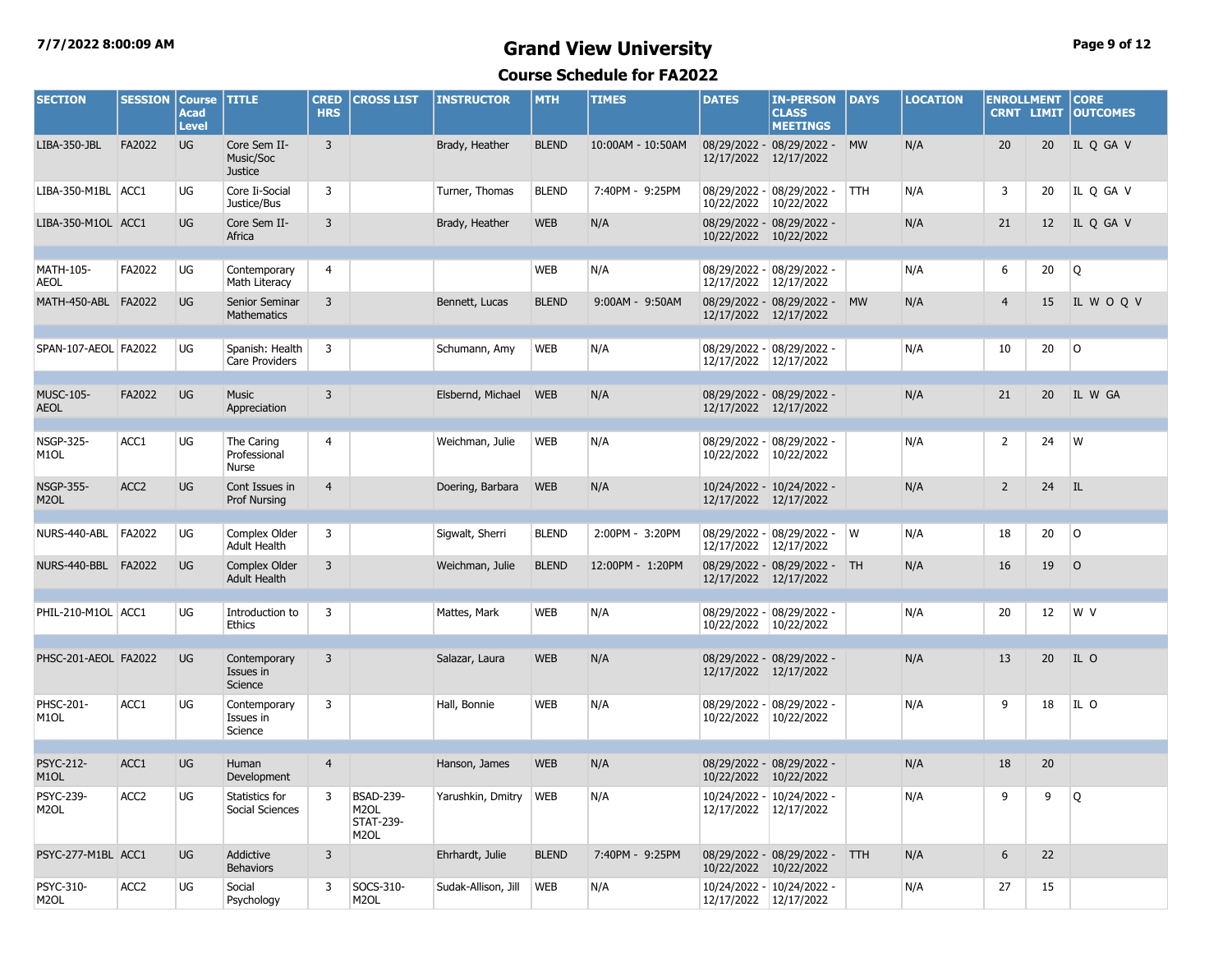## **7/7/2022 8:00:09 AM Grand View University Page 10 of 12**

| <b>SECTION</b>                        | <b>SESSION</b>   | <b>Course</b><br><b>Acad</b><br><b>Level</b> | <b>TITLE</b>                         | <b>CRED</b><br><b>HRS</b> | <b>CROSS LIST</b>                     | <b>INSTRUCTOR</b>   | <b>MTH</b>   | <b>TIMES</b>    | <b>DATES</b>          | <b>IN-PERSON</b><br><b>CLASS</b><br><b>MEETINGS</b> | <b>DAYS</b> | <b>LOCATION</b> | <b>ENROLLMENT</b><br><b>CRNT LIMIT</b> |                | <b>CORE</b><br><b>OUTCOMES</b> |
|---------------------------------------|------------------|----------------------------------------------|--------------------------------------|---------------------------|---------------------------------------|---------------------|--------------|-----------------|-----------------------|-----------------------------------------------------|-------------|-----------------|----------------------------------------|----------------|--------------------------------|
| PSYC-315-M1BL ACC1                    |                  | UG                                           | Psych. of<br>Exceptional<br>Children | 3                         |                                       | McKenna, Amber      | <b>BLEND</b> | 7:40PM - 9:25PM | 10/22/2022 10/22/2022 | 08/29/2022 - 08/29/2022 - TTH                       |             | N/A             | $\overline{4}$                         | 18             | IL GA V                        |
| PSYC-320-AEOL FA2022                  |                  | UG                                           | Abnormal<br>Psychology               | 3                         |                                       | Owens, Kristine     | <b>WEB</b>   | N/A             | 12/17/2022 12/17/2022 | 08/29/2022 - 08/29/2022 -                           |             | N/A             | 21                                     | 30             | IL W                           |
| PSYC-325-ABL ACC1                     |                  | UG                                           | Counseling<br><b>Theories</b>        | 3                         |                                       | Sudak-Allison, Jill | <b>BLEND</b> | 8:00AM - 9:20AM | 10/21/2022 10/21/2022 | 08/29/2022 - 08/29/2022 - TTH                       |             | N/A             | 23                                     | 25             | O GA                           |
| PSYC-325-M1BL ACC1                    |                  | UG                                           | Counseling<br>Theories               | 3                         |                                       | Bragg, Kirk         | <b>BLEND</b> | 5:45PM - 7:30PM | 10/22/2022            | 08/29/2022 - 08/29/2022 -<br>10/22/2022             | <b>TTH</b>  | N/A             | 11                                     | 25             | O GA                           |
| PSYC-327-ABL ACC2                     |                  | UG                                           | Techniques of<br>Ind/Grp<br>Counsel  | $\overline{3}$            |                                       | Bragg, Kirk         | <b>BLEND</b> | 8:00AM - 9:20AM | 12/17/2022 12/17/2022 | 10/24/2022 - 10/24/2022 -                           | <b>TTH</b>  | N/A             | 18                                     | 25             | V                              |
| PSYC-327-M2BL ACC2                    |                  | UG                                           | Techniques of<br>Ind/Grp<br>Counsel  | 3                         |                                       | Hubbartt, Jason     | <b>BLEND</b> | 5:45PM - 7:30PM | 12/17/2022            | 10/24/2022 - 10/24/2022 -<br>12/17/2022             | <b>TTH</b>  | N/A             | 8                                      | 25             | <b>V</b>                       |
| <b>PSYC-362-</b><br>M <sub>1</sub> OL | ACC1             | UG                                           | Forensic Socio-<br>Psychology        | $\overline{3}$            | SOCS-362-<br>M <sub>1</sub> OL        |                     | <b>WEB</b>   | N/A             | 10/22/2022 10/22/2022 | 08/29/2022 - 08/29/2022 -                           |             | N/A             | 18                                     | 17             | GA                             |
| PSYC-373-<br>M <sub>2</sub> OL        | ACC <sub>2</sub> | UG                                           | Stress and<br>Anxiety<br>Management  | $\overline{2}$            |                                       | Sudak-Allison, Jill | <b>WEB</b>   | N/A             | 12/17/2022 12/17/2022 | 10/31/2022 - 10/31/2022 -                           |             | N/A             | 23                                     | 20             |                                |
| PSYC-399-M1BL ACC1                    |                  | <b>UG</b>                                    | Internship                           | $\overline{3}$            |                                       | Sudak-Allison, Jill | <b>BLEND</b> | 5:45PM - 7:15PM | 10/22/2022            | 08/29/2022 - 08/29/2022 - W<br>10/22/2022           |             | N/A             | 15                                     | 15             | W V                            |
| <b>PSYC-440-</b><br>M <sub>2</sub> OL | ACC <sub>2</sub> | UG                                           | Senior Research<br>Project           | 3                         |                                       | Cunningham, Guy     | <b>WEB</b>   | N/A             | 12/17/2022 12/17/2022 | 10/24/2022 - 10/24/2022 -                           |             | N/A             | 13                                     | 12             | IL WOQ                         |
| <b>PSYC-442-</b><br>M <sub>1</sub> OL | ACC1             | UG                                           | Biopsychology                        | $\overline{3}$            |                                       | Woods, Joshua       | <b>WEB</b>   | N/A             | 10/22/2022 10/22/2022 | 08/29/2022 - 08/29/2022 -                           |             | N/A             | 19                                     | 12             |                                |
| PSYC-445-ABL                          | FA2022           | UG                                           | Capstone:<br>Program<br>Evaluation   | 3                         |                                       | Owens, Kristine     | <b>BLEND</b> | 2:00PM - 3:50PM | 12/17/2022 12/17/2022 | 08/29/2022 - 08/29/2022 - W                         |             | N/A             | 15                                     | 20             | IL WOQ                         |
|                                       |                  |                                              |                                      |                           |                                       |                     |              |                 |                       |                                                     |             |                 |                                        |                |                                |
| SOCS-155-<br>M <sub>1</sub> OL        | ACC1             | UG                                           | Intro to<br><b>Criminal Justice</b>  | $\overline{3}$            |                                       | Puhrmann, Aaron     | <b>WEB</b>   | N/A             | 10/22/2022 10/22/2022 | 08/29/2022 - 08/29/2022 -                           |             | N/A             | $\overline{4}$                         | 20             | W GA                           |
| SOCS-220-<br>M <sub>2</sub> OL        | ACC <sub>2</sub> | UG                                           | Corrections and<br>Penology          | 3                         |                                       |                     | <b>WEB</b>   | N/A             | 12/17/2022 12/17/2022 | 10/24/2022 - 10/24/2022 -                           |             | N/A             | 5                                      | 20             | IL                             |
| SOCS-310-<br>M <sub>2</sub> OL        | ACC <sub>2</sub> | UG                                           | Social<br>Psychology                 | 3                         | <b>PSYC-310-</b><br>M <sub>2</sub> OL | Sudak-Allison, Jill | <b>WEB</b>   | N/A             | 12/17/2022 12/17/2022 | 10/24/2022 - 10/24/2022 -                           |             | N/A             | 3                                      | $\overline{3}$ |                                |
| SOCS-315-<br>M2BL                     | ACC <sub>2</sub> | UG                                           | Social Problems                      | 3                         |                                       |                     | <b>BLEND</b> | 5:45PM - 7:30PM | 12/17/2022 12/17/2022 | 10/24/2022 - 10/24/2022 -                           | <b>TTH</b>  | N/A             | 4                                      | 25             | IL W                           |
| SOCS-318-<br>M <sub>1</sub> OL        | ACC1             | UG                                           | Criminological<br>Theory             | $\overline{3}$            |                                       |                     | <b>WEB</b>   | N/A             | 10/22/2022 10/22/2022 | 08/29/2022 - 08/29/2022 -                           |             | N/A             | 5                                      | 20             | $\circ$                        |
| SOCS-331-<br>M2BL                     | ACC <sub>2</sub> | UG                                           | Crime and the<br>Media               | $\mathbf{1}$              |                                       |                     | <b>BLEND</b> | 5:45PM - 7:30PM | 11/09/2022 11/09/2022 | 10/24/2022 - 10/24/2022 -                           | <b>TTH</b>  | N/A             | 9                                      | 25             |                                |
| SOCS-334-<br>M <sub>2</sub> BL        | ACC <sub>2</sub> | UG                                           | <b>Serial Killers</b>                | $\mathbf{1}$              |                                       |                     | <b>BLEND</b> | 5:45PM - 7:30PM | 11/30/2022 11/30/2022 | 11/10/2022 - 11/10/2022 -                           | <b>TTH</b>  | N/A             | 21                                     | 25             |                                |
| SOCS-335-<br>M2BL                     | ACC <sub>2</sub> | UG                                           | Violence in the<br>Workplace         | $\mathbf{1}$              |                                       |                     | <b>BLEND</b> | 5:45PM - 7:30PM | 12/17/2022 12/17/2022 | 12/01/2022 - 12/01/2022 -                           | <b>TTH</b>  | N/A             | 8                                      | 25             |                                |
| SOCS-360-<br>M <sub>2</sub> OL        | ACC <sub>2</sub> | UG                                           | Police and<br>Society                | $\overline{3}$            |                                       |                     | <b>WEB</b>   | N/A             | 12/17/2022 12/17/2022 | 10/24/2022 - 10/24/2022 -                           |             | N/A             | 11                                     | 20             |                                |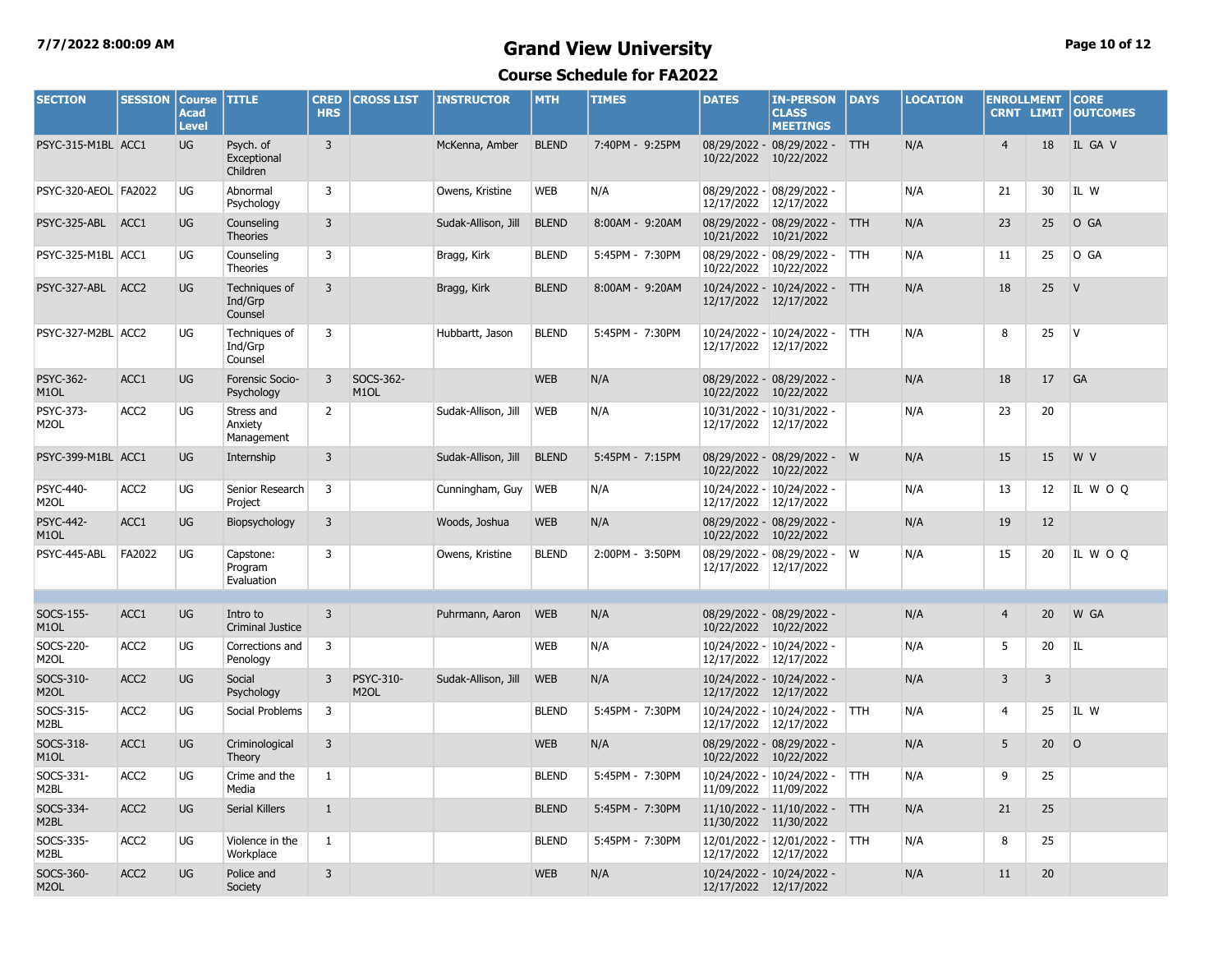## **7/7/2022 8:00:09 AM Grand View University Page 11 of 12**

| <b>SECTION</b>                        | <b>SESSION</b>   | <b>Course</b><br>Acad<br><b>Level</b> | <b>TITLE</b>                           | <b>CRED</b><br><b>HRS</b> | <b>CROSS LIST</b>                                                              | <b>INSTRUCTOR</b>        | <b>MTH</b>   | <b>TIMES</b>      | <b>DATES</b>               | <b>IN-PERSON</b><br><b>CLASS</b><br><b>MEETINGS</b> | <b>DAYS</b> | <b>LOCATION</b> | <b>ENROLLMENT</b><br><b>CRNT LIMIT</b> |    | <b>CORE</b><br><b>OUTCOMES</b> |
|---------------------------------------|------------------|---------------------------------------|----------------------------------------|---------------------------|--------------------------------------------------------------------------------|--------------------------|--------------|-------------------|----------------------------|-----------------------------------------------------|-------------|-----------------|----------------------------------------|----|--------------------------------|
| SOCS-362-<br>M <sub>1</sub> OL        | ACC1             | UG                                    | Forensic Socio-<br>Psychology          | 3                         | <b>PSYC-362-</b><br>M <sub>1</sub> OL                                          |                          | WEB          | N/A               | 10/22/2022                 | 08/29/2022 - 08/29/2022 -<br>10/22/2022             |             | N/A             | 6                                      | 9  | GA                             |
| SOCS-399-AEBL FA2022                  |                  | <b>UG</b>                             | Internship                             | 3                         |                                                                                | Baba-Singhri,<br>Ahmadu  | <b>BLEND</b> | 12:00PM - 12:50PM | 12/17/2022                 | 08/29/2022 - 08/29/2022 - W<br>12/17/2022           |             | N/A             | 6                                      | 20 | IL W V                         |
| SOCS-410-<br>M2BL                     | ACC <sub>2</sub> | UG                                    | Organizational<br>Behavior             | 3                         | <b>BSAD-410-</b><br>M2BL                                                       | Henscheid, James         | <b>BLEND</b> | 7:40PM - 9:25PM   | 12/17/2022                 | 10/24/2022 - 10/24/2022 -<br>12/17/2022             | <b>TTH</b>  | N/A             | 0                                      | 6  |                                |
| SOCS-420-<br>M <sub>1</sub> OL        | ACC1             | <b>UG</b>                             | Forensic Sci &<br>Crime Scene<br>Inv   | 3                         |                                                                                |                          | <b>WEB</b>   | N/A               | 10/22/2022 10/22/2022      | 08/29/2022 - 08/29/2022 -                           |             | N/A             | 12                                     | 20 | $\circ$                        |
| SOCS-455-AEOL FA2022                  |                  | UG                                    | Criminal Justice<br>Capstone           | 3                         |                                                                                |                          | <b>WEB</b>   | N/A               | 12/17/2022 12/17/2022      | 08/29/2022 - 08/29/2022 -                           |             | N/A             | 8                                      | 20 | W O V                          |
| <b>STAT-239-</b><br>M <sub>2</sub> OL | ACC <sub>2</sub> | <b>UG</b>                             | Statistics for<br>Social Sciences      | 3                         | <b>BSAD-239-</b><br>M <sub>2</sub> OL<br><b>PSYC-239-</b><br>M <sub>2</sub> OL | Yarushkin, Dmitry        | <b>WEB</b>   | N/A               | 12/17/2022 12/17/2022      | 10/24/2022 - 10/24/2022 -                           |             | N/A             | $\mathbf 0$                            | 8  | Q                              |
| STAT-241-<br>M <sub>1</sub> OL        | ACC1             | UG                                    | Principles of<br>Statistics            | 4                         |                                                                                | Hart, Eric               | <b>WEB</b>   | N/A               | 10/22/2022 10/22/2022      | 08/29/2022 - 08/29/2022 -                           |             | N/A             | 20                                     | 20 | Q                              |
| <b>SWGR-510-</b><br><b>GABL</b>       | FA2022           | <b>GR</b>                             | Clin Thry &<br>Pract:<br>Individuals   | 3                         |                                                                                | Sherrod, Christine BLEND |              | 5:00PM - 7:00PM   | 12/17/2022 12/17/2022      | 08/29/2022 - 08/29/2022 - T                         |             | N/A             | 13                                     | 20 |                                |
| <b>SWGR-515-</b><br>G <sub>2</sub> OL | ACC <sub>2</sub> | GR                                    | Cultural<br>Competence                 | 3                         |                                                                                | Sherrod, Christine       | <b>WEB</b>   | N/A               | 12/17/2022                 | 10/24/2022 - 10/24/2022 -<br>12/17/2022             |             | N/A             | 14                                     | 20 |                                |
| <b>SWGR-520-</b><br>G1BL              | ACC1             | <b>GR</b>                             | Prac, Thry, Mth:<br>Organizations      | $\overline{3}$            |                                                                                | Gregory,<br>Kimberlee    | <b>BLEND</b> | 5:00PM - 8:00PM   | 10/22/2022                 | 08/29/2022 - 08/29/2022 - M<br>10/22/2022           |             | N/A             | 9                                      | 20 |                                |
| <b>SWGR-540-</b><br><b>GABL</b>       | FA2022           | GR                                    | Adv Clin<br>Theory:<br>Family/Groups   | 3                         |                                                                                | Sherrod, Christine       | <b>BLEND</b> | 5:00PM - 7:00PM   | 12/17/2022                 | 08/29/2022 - 08/29/2022 -<br>12/17/2022             | TH          | N/A             | 12                                     | 20 |                                |
| <b>SWGR-566-</b><br>G <sub>2</sub> OL | ACC <sub>2</sub> | <b>GR</b>                             | DEI in<br>Leadership                   | 3                         |                                                                                | Selha, Myke              | <b>WEB</b>   | N/A               | 12/17/2022 12/17/2022      | 10/24/2022 - 10/24/2022 -                           |             | N/A             | 14                                     | 20 |                                |
| <b>SWGR-567-</b><br>G <sub>1</sub> OL | ACC1             | GR                                    | DEI in<br>Organizationl<br>Behavior    | 3                         |                                                                                | Gregory,<br>Kimberlee    | <b>WEB</b>   | N/A               | 08/29/2022 -<br>10/22/2022 | 08/29/2022 -<br>10/22/2022                          |             | N/A             | 4                                      | 20 |                                |
| <b>SWGR-580-</b><br><b>GABL</b>       | FA2022           | <b>GR</b>                             | Adv Research-<br><b>Informed Pract</b> | $\overline{2}$            |                                                                                | Sherrod, Christine       | <b>BLEND</b> | 7:15PM - 9:15PM   | 12/17/2022                 | 08/29/2022 - 08/29/2022 - T<br>12/17/2022           |             | N/A             | 8                                      | 20 |                                |
| <b>SWRK-101-</b><br><b>AEBL</b>       | FA2022           | UG                                    | Introduction to<br>Social Work         | 3                         |                                                                                | Beck-Cross, Cathy        | LEC          | 5:00PM - 8:00PM   | 12/17/2022                 | 08/29/2022 - 08/29/2022 - M<br>12/17/2022           |             | N/A             | 7                                      | 20 | <b>V</b>                       |
| <b>SWRK-310-</b><br>M <sub>2</sub> OL | ACC <sub>2</sub> | <b>UG</b>                             | Mental<br>Hith/Wilnss Th<br>Lifespan   | 3                         |                                                                                | Owens, Kristine          | <b>WEB</b>   | N/A               | 12/17/2022 12/17/2022      | 10/24/2022 - 10/24/2022 -                           |             | N/A             | 24                                     | 24 |                                |
| SWRK-316-<br>M <sub>2</sub> OL        | ACC <sub>2</sub> | UG                                    | Cultural<br>Competence                 | 3                         |                                                                                | Sherrod, Christine   WEB |              | N/A               | 12/17/2022 12/17/2022      | 10/24/2022 - 10/24/2022 -                           |             | N/A             | 5                                      | 24 | GA                             |
| <b>SWRK-340-</b><br>M <sub>1</sub> BL | ACC1             | <b>UG</b>                             | Prac, Thry, Mth:<br>Organizations      | $\overline{3}$            |                                                                                | Gregory,<br>Kimberlee    | <b>BLEND</b> | 5:00PM - 8:00PM   | 10/22/2022 10/22/2022      | 08/29/2022 - 08/29/2022 - M                         |             | N/A             | 10                                     | 24 | $\circ$                        |
| THEO-106-<br>M <sub>2</sub> OL        | ACC <sub>2</sub> | UG                                    | Christian Faith<br>and Life            | 3                         |                                                                                | Mattes, Mark             | <b>WEB</b>   | N/A               | 12/17/2022 12/17/2022      | 10/24/2022 - 10/24/2022 -                           |             | N/A             | 13                                     | 12 | W V                            |